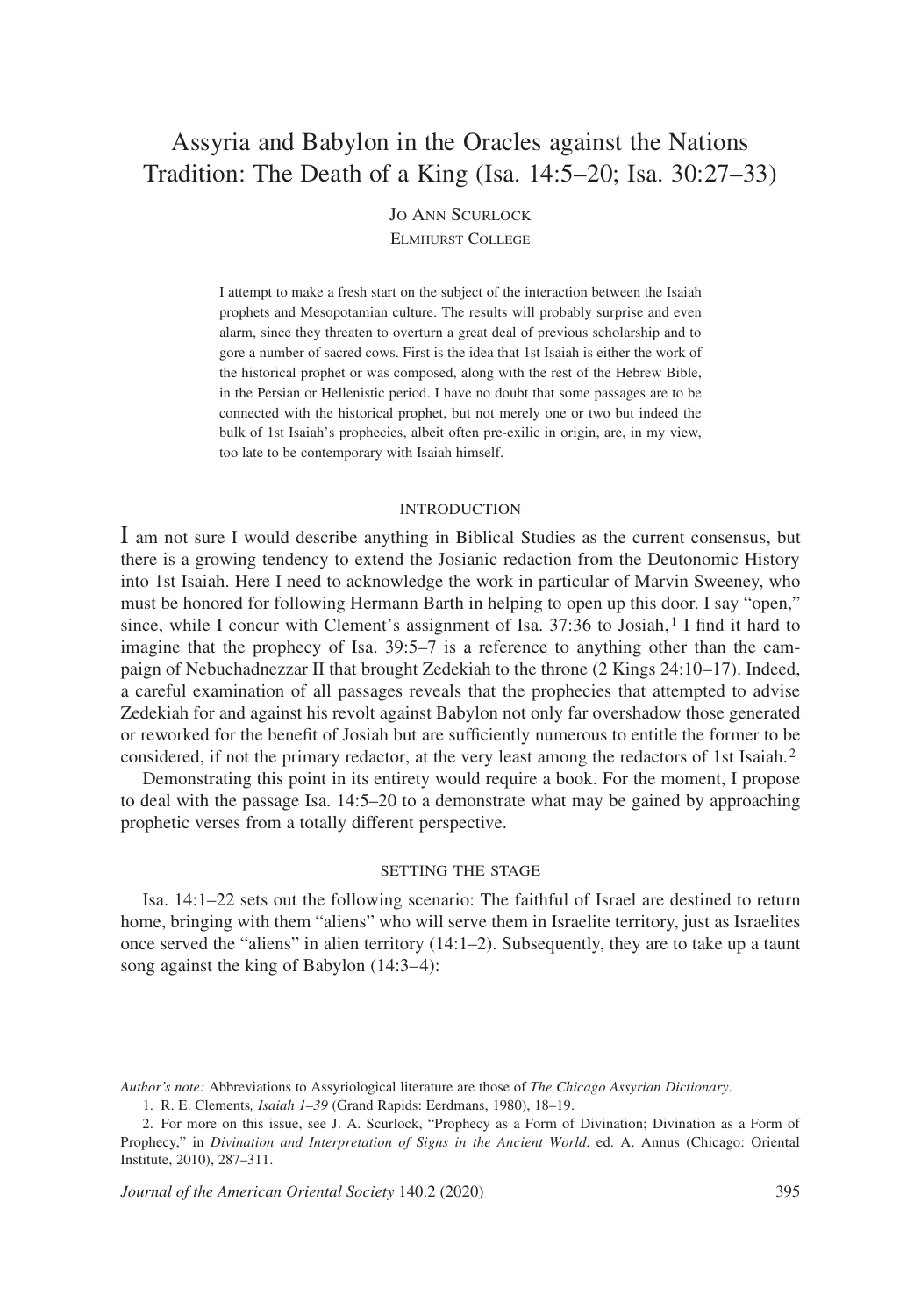When the Lord has pity on Jacob and again chooses Israel and settles them on their own soil, the aliens will join them and be counted with the house of Jacob. The house of Israel will take them and bring them along to its place, and possess them as male and female slaves on the Lord's soil, making captives of its captors and ruling over its oppressors. On the day the Lord relieves you of sorrow and unrest and the hard service in which you have been enslaved, you will take up this taunt-song against the king of Babylon. (Isa.  $14:1-4^3$ )

The "aliens" in question are, fairly clearly, one of the imperial powers—Egypt, Assyria, and Babylon—among whom Israelites did indeed live as "aliens," and Egypt's demise is contemplated as precipitating a similar return of exiles in Isa. 19. Since Israelites are going to be enslaving their former oppressors (14:2), the return is presumably to take place after the fall of Assyria and the defeat of Egypt by Babylon. One might therefore expect the taunt to be directed against Assyria and/or Egypt rather than Babylon, which would appear in this scenario to be the agent of deliverance rather than an appropriate object of derision. 4 The text as we have it, however, says "Babylon," and we must consider the possibility that this is what it actually means. This would, of course, mean that the contemplated time-frame of these events is imagined as after the fall of Babylon otherwise much predicted in the prophets (e.g., Jer. 50–51). <sup>5</sup>

### divine king or divinely assisted king?

To decide which imperial power, Assyria or Babylon, is being taunted, it is necessary to puzzle out the rest of the narrative and in particular the troublesome 14:12–15, which appear to refer not to a person but to a god:

How have you fallen from the heavens, O Shining One, son of the Dawn! How are you cut down to the ground, you who mowed down the nations! You said in your heart: "I will scale the heavens; above the stars of God I will set up my throne; I will take my seat on the Mount of

3. This and all other Biblical passages are quoted from the *New American Bible* (*NAB*).

4. Indeed, it has been argued by more than one scholar that Isa. 13:1–22, the "judgment against Babylon," which immediately precedes these verses and which delights over the horrific vengeance that is to be perpetrated on them, must originally have been directed against Assyria (Grimme and Erlandsson) or Israel—but at the hands of Assyria (Kissane; citations apud H. Wildberger, *Isaiah 13–27: A Continental Commentary* [Minneapolis: Fortress Press, 1997], 13, 16). Clements, *Isaiah 1–39*, 132–33, dissociates the bulk of the passage from an original Assyrian referent, but still insists that Isa. 13:1–3 is not only directed against Assyria but original to the prophet Isaiah. It alludes to Babylon under the leadership of the Chaldean Merodach-baladan achieving its "destiny to conquer and achieve greatness." Similarly the "tyrant" of Isaiah 14 is often assumed to originally have been a reference to an Assyrian king (Erlandsson, Kissane, Barth, and Clements—for references, see M. A. Sweeney, *Isaiah 1–4 and the Post-Exilic Understanding of the Isaianic Tradition* [Berlin: De Gruyter, 1988], 11 n. 7). These views are quite ably dismissed by Wildberger, *Isaiah 13–27*, 12–18. See also D. Vanderhooft, *The Neo-Babylonian Empire and Babylon in the Latter Prophets* (Atlanta: Scholars Press, 1999)*,* 124–29.

5. In many quarters, including those who do and those who do not believe in an original anti-Assyrian version, this is hardly a revolutionary statement. So, for example, Wildberger, *Isaiah 13–27*, 33–39; W. Beuken, *Jesaja 13–27* (Freiberg: Herder, 2007), 83, 107–9; J. Blenkinsopp, *Isaiah 1–39: A New Translation* (New York: Doubleday, 2000), 281–82; Clements, *Isaiah 1–39*, 138–39. This does not, however, mean that it is undisputed. With one salient exception (Isa. 19:18–25), M. A. Sweeney*, Isaiah 1–39: With an Introduction to Prophetic Literature* (Grand Rapids: Eerdmans, 1996), 58–59, 205, 350–52, dates all references to the return of exiles to Josiah. It is, to my mind, inconceivable that Josiah would have welcomed exiles from Assyria and Egypt (pace Sweeney, *Isaiah 1–39*, 350–51), many of whom would have fled to Assyria and Egypt in the first place in the face of his cultic reforms. Josiah is even less likely to have welcomed those exiles to his celebration of Passover (pace Sweeney, *Isaiah 1–39*, 58–59). Nor would refugees from the Northern Kingdom have been thrilled by his destruction of Bethel (pace Sweeney, *Isaiah 1–39*, 352).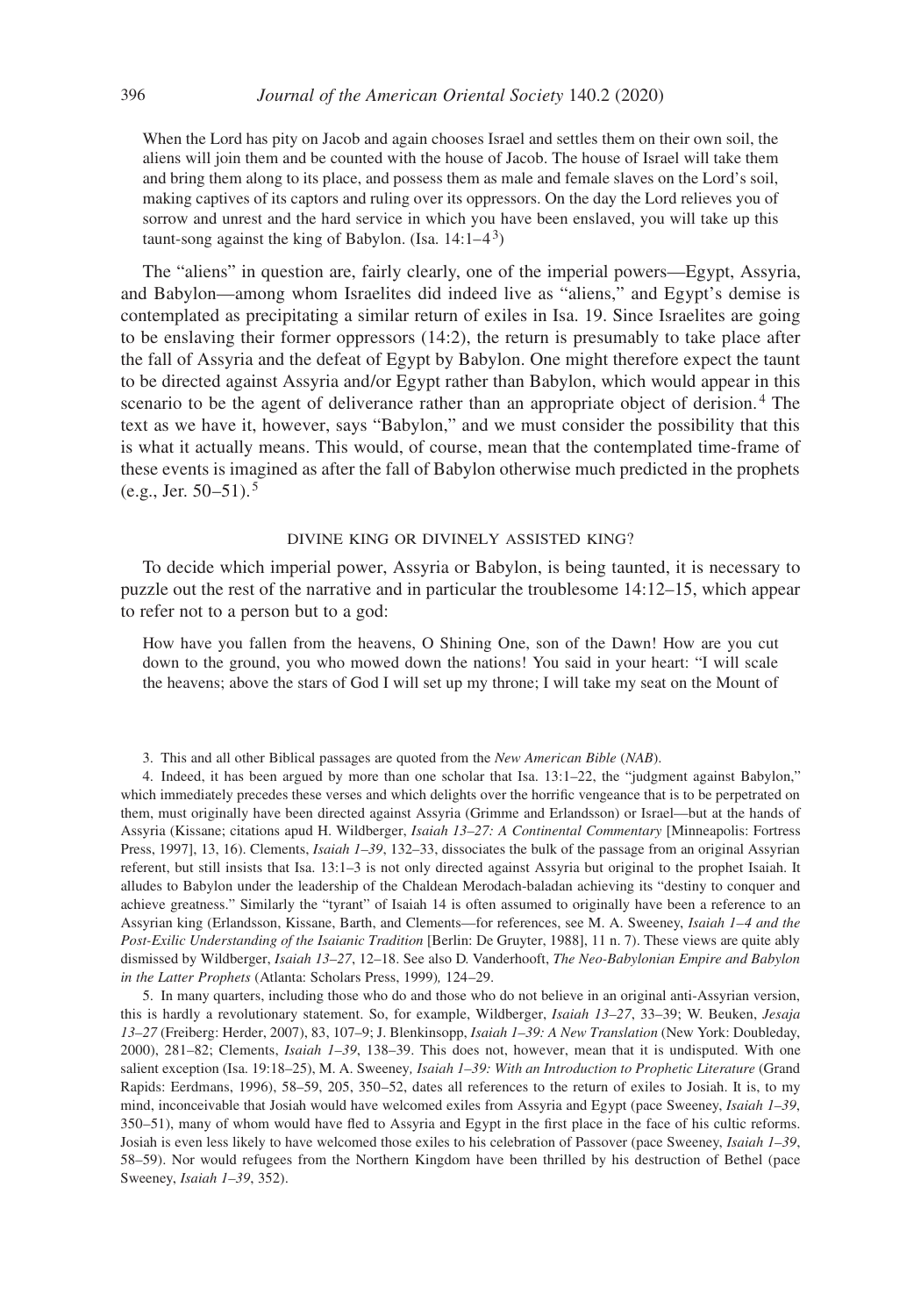Assembly, in the recesses of the North. I will ascend above the tops of the clouds; I will be like the Most High!" (Isa. 14:12–15)

Despite much ink spilt to the contrary, 6 no Assyrian or Babylonian king could ever have been described as appearing in the heavens as "O morning star, son of the dawn," a claim to divinity which, by the by, is not actually disputed by Isaiah. 7 However, already at the very beginning of Mesopotamian civilization, conflicts between Sumerian city states were not understood as strictly human conflicts, but quarrels in which the gods of the respective cities were physically involved. So, for example, on the Stele of the Vultures, one side shows the ensi of Lagash defeating Umma in battle and the other what is really happening—Lagash's god Ningirsu catching the men of Umma, who are shown as naked corpses in his net. <sup>8</sup>

A conflict then, between Jerusalem and a Mesopotamian imperial power could readily be envisaged as an attack on Judah's god by the god of that power alongside the actual actions of the human army of that imperial power in Judah. Note also that Aššur (as we know from the Assyrian coronation ritual)<sup>9</sup> and Marduk (as we learn from the Babylonian Creation Epic, the *Enūma eliš*)<sup>10</sup> were the actual kings, respectively, of Assyria and Babylon.<sup>11</sup> To put it another way, Nabopolassar and Marduk were equally kings of Babylon and anything Nabopolassar did was in some sense done by Marduk, as expressed in one of Nabopolassar's inscriptions:

Any king at any time … (and) whose name Marduk will call to the rulership of the country, do not be concerned with feats of might and power. Seek the sanctuaries of Nabû and Marduk and let them slay your enemies.<sup>12</sup>

A similar relationship existed in Judah between the divinely anointed yet still fully human ruler and Yahweh, the true king of Israel, as referenced most prominently in the debates over whether Israel should have a human king at all. Thus an imagined juggernaut of Mesopotamian god and king acting in concert is, perhaps unsurprisingly, contemplated as being derailed in the Isaianic text. On the one hand there is the (human) "oppressor" of Isa. 14:4– 11, who ends up actually being buried, and on the other the (divine) "king" of Isa. 14:16–20, who was not. Indeed, Isaiah 14 repeats this distinction three times lest we not realize that two different personages are being referred to. It is *the* king (i.e., the national god) who is unburied, unburied, unburied:

6. This includes an article by E. Frahm to which I intend to respond in a short article entitled "The Sun King's Rotting Bodies."

7. For a discussion, see Beuken, *Jesaja 13–27*, 91–95. We certainly need not consider the Greek myth of Phaeton (P. Grelot, apud Sweeney, *Isaiah 1–39*, 237; Wildberger, *Isaiah 13–27*, 64–65; Blenkinsopp, *Isaiah 1–39*, 288; and J. Jensen, "Helel ben Shaḥar [Isaiah 14:12–15] in Bible and Tradition," in *Writing and Reading the Scroll of Isaiah*, ed. C. C. Broyles and C .A. Evans [Leiden: Brill, 1997], 342) as a comparand.

8. See A. Parrot, *Sumer: The Dawn of Art* (New York: Golden, 1961), 134–37.

9. S. Parpola, *Assyrian Royal Rituals and Cultic Texts*, State Archives of Assyria 20 (Helsinki: The Neo-Assyrian Text Corpus Project, 2017), 14–18, no. 7: Royal Coronation Ritual.

10. *Enūma eliš* IV 28*.* For an edition of this text see P. Talon, *The Standard Babylonian Creation Myth Enūma eliš* (Helsinki: The Neo-Assyrian Test Corpus Project, 2005).

11. For further references, see *CAD* Š/2 103b s.v. *šarru* 1m1'.

12. P.-A. Beaulieu, "Nabopolassar's Restoration of Imgur-Enlil, the Inner Defensive Wall of Babylon," in *The Context of Scripture*, vol. 2, ed. W. W. Hallo and K. L. Younger (Leiden: Brill, 2000), 308. The sentiment expressed is curiously evoked by S. Erlandsson, *The Burden of Babylon: A Study of Isaiah 13:2–14:23* (Lund: Gleerup, 1970), 125–27, who argues that Isa. 13:19–22 are a reference to Sennacherib's destruction of Babylon, which he understands as God's punishment for tempting Judah to rely not on God but on human allies (163) and for attempting to perform a task which God had reserved for himself alone (166).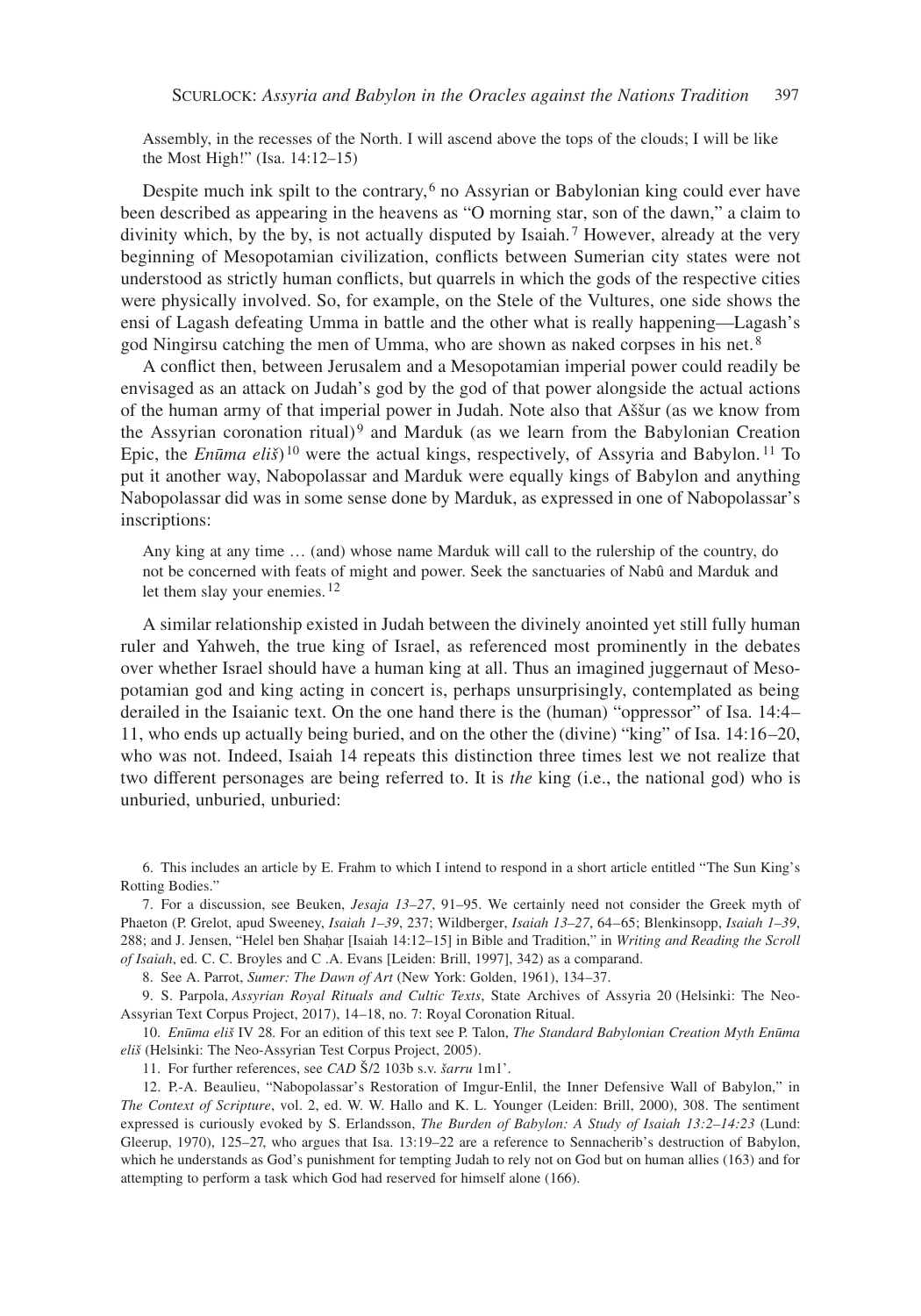All the kings of the nations lie in glory, each in his own tomb. But you are cast forth without burial, loathsome and corrupt, clothed as those slain at sword point, a trampled corpse. Going down to the pavement of the pit, you will never be one with them in the grave. (Isa. 14:18–20)

The "oppressor" (his human counterpart) is buried, buried, buried. He has reached his end (14:4) and is laid to rest (14:9), going down to the Netherworld to be greeted by former kings seated on their thrones (14:9)—a vivid image of a natural death followed by regular royal Mesopotamian burial, culminating in arrival at the court of Ereškigal, which deceased Mesopotamian monarchs were imagined to join:

How the oppressor has reached his end! How the turmoil is stilled! … The nether world below is all astir preparing for your coming. It awakens the shades to greet you, all the leaders of the earth. It has the kings of all nations rise from their thrones. All of them speak out and say to you: "You too have become weak like us; you are the same as we. Down to the nether world your pomp is brought, the music of your harps. The couch beneath you is the maggot, your covering the worm." (Isa. 14:4, 9–11)

So when we want to know which foreign enemy is contemplated here, what we are really asking is not merely Who is the enemy here, Assyria or Babylonia? Rather, we seek to learn whether it is Aššur and a certain human king who is acting for the god, or whether it is Marduk and a particular king losing a direct conflict with Yahweh. 13 We are also asking: At the end of the day, which of the national gods could legitimately be described as having been killed and left unburied? However, since the distinction between man and god in Isaiah 14 is a new insight that has not so far entered into the discussion, let us begin by examining previous identifications suggested for the human king.

## WHO COULD THE TYRANT BE?

A number of human kings have been suggested as the referent for Isa. 14:1–23. The prime candidates <sup>14</sup> are two Babylonian kings: Nabonidus <sup>15</sup> and Nebuchadnezzar II, <sup>16</sup> and

13. For Erlandsson, *Burden*, 67–105 and passim, the evil enemy of God and mankind can only be Assyria. Which particular king is singled out for special opprobrium is of little relevance, although Tiglath-pileser III gets a half-hearted vote, more due to the fact that he took the title King of Babylon than anything else (164). Curiously, H. L. Ginsberg, "Reflexes of Sargon in Isaiah after 715 B.C.E.," *JAOS* 88 (1968): 47–53, 49, uses an identical argument to finger Sargon II as the referent.

14. See Blenkinsopp, *Isaiah 1–39*, 285–88.

15. So, inter alia B. Duhm and S. Langdon (apud Wildberger, *Isaiah 13–27*, 55). Although he is not arguing for Nabonidus, Beuken, *Jesaja 13–27*, 58–59, 75–76 does argue for setting Isa. 13 at Cyrus's conquest of Babylon, which would logically seem to go with the identification of the king of Isa. 14 as Nabonidus. This would also be consistent with propaganda commissioned by Cyrus against his Babylonian predecessor. The problem is that Cyrus (who was an Elamite) might work as the desired destroyer of Babylon in Isa. 21:2 (cf. Beuken, *Jesaja 13–27*, 221), but in Isa. 13:17–22 it is specifically the Medes as a group, with no leader mentioned, who are to give Babylon a taste of its own medicine.

16. In the older generation, most notably F. Delitzsch (apud Wildberger, *Isaiah 13–27*, 55) and now Beuken, *Jesaja 13–27*, 59. Beuken, ibid., 96, 108 also points to a pun on Nebuchadnezzar II's name in Isa. 14:20 as striking evidence for the accuracy of his identification. Wildberger, *Isaiah 13–27*, 53, 55, is not enthusiastic about this piece of evidence, but does nonetheless lean in the direction of Nebuchadnezzar II. D. S. Vanderhooft, *Neo-Babylonian Empire,* 129, makes the interesting observation that the title "king of Babylon" refers to Nebuchadnezzar in 118 out of 132 occurrences in the Hebrew Bible and never to any Assyrian king.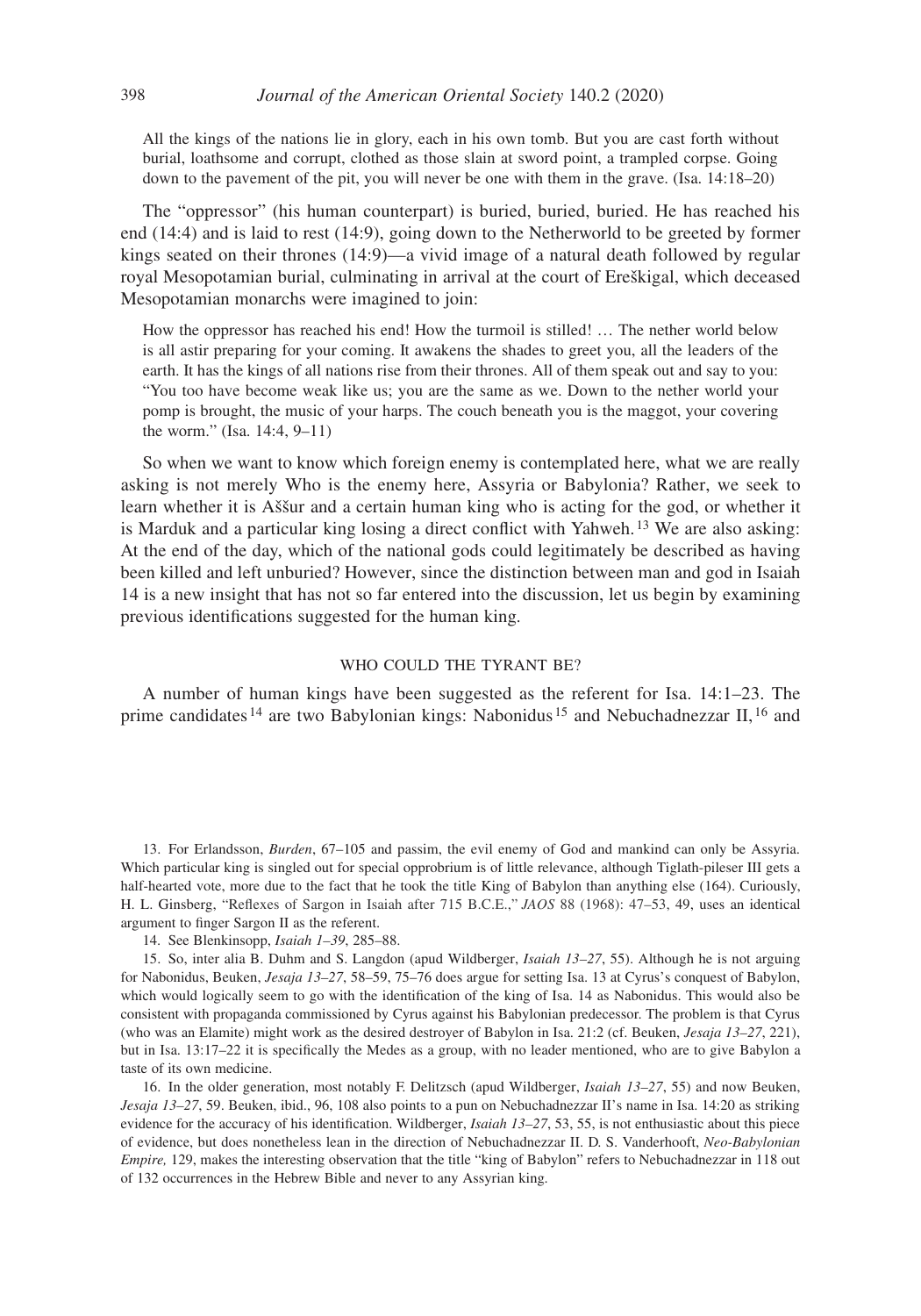two Assyrians: <sup>17</sup> Sennacherib<sup>18</sup> and Sargon II.<sup>19</sup>

#### SARGON II?

The least likely Assyrian candidate for the "oppressor" of Isaiah 14 is Sargon II. At the moment, he seems to be the choice of most scholars, but it needs to be said that this is not always for the best of reasons. Sargon was introduced into this picture in the first place at the dawn of the twentieth century by Hugo Winckler,  $20$  who had just discovered the fact that Semitic Sargon II of Assyria had died in a battle against the "Indo-Germanic" Cimmerians, and that his body had never been recovered. Winckler saw in this defeat the miraculous triumph of his own values over the anti-values of Oriental Despotism as epitomized in Assyria, 21 a rather nasty combination of the Clash of Civilizations and anti-Semitism distressingly typical of late nineteenth- and early twentieth-century scholarship.

Of those who opt for Sargon II as the king whose unburied demise is allegedly described in Isaiah 14, the most ingenious set of arguments are those of Christopher Hays, seconded by several articles of Eckart Frahm. There is no room here to deal with these arguments in full, a matter that awaits future publication. We pause only to note one of Hays's arguments, which might with justice be described as purgative, since it destroys Hays's own argument along with the one it was intended to refute.

This is Hays's favorable citation of H. Tadmor's suggestion that the Assyrian eponym chronicle means to say only that Sargon's demise resulted in a "burial not according to the law."<sup>22</sup> If this be so, then the entire argument about Sargon's lack of burial as the clincher for his identification with the king of Isaiah 14 falls. Whether you agree with Tadmor that the reference is to cremation or, as I would argue, to burial on the actual field of battle—a custom

17. Tiglath-pilesar III, whose only crime was to rescue Judah from the joint attack of Israel and Damascus, also gets a few votes (most notably J. A. Hayes and S. A. Irvine, *Isaiah the Eighth-Century Prophet: His Times & His Preaching* [Nashville: Abingdon Press, 1987], 227–34). This is partly due to a serious misreading of Hosea (whose referent is Josiah's cultic reforms and his re-conquest of Samaria from which refugees did indeed flee to Egypt and Assyria). This misreading has been compounded by the insistence of biblical archaeologists that the Syro-Ephramite war was responsible for destruction levels that can readily be proven on the basis of archaeological evidence to date to Nebuchadnezzar II. More bizarrely, there is a vote for Aššur-uballiṭ II (L. Rost, apud Wildberger, *Isaiah 13–27*, 54–55). We should also mention that Alexander the Great has been suggested as a possibility, doubtless due to the apparent deification elements—see Wildberger, *Isaiah 13–27*, 55; Beuken, *Jesaja 13–27*, 59.

18. Most notably S. Schiffer (apud Wildberger, *Isaiah 13–27*, 53).

19. Sweeney, *Isaiah 1–39*, 215, 232–38; Ginsberg, "Reflexes of Sargon"; Erlandsson, *Burden*, 161; Clements, *Isaiah 1–39*, 139–40 (quoting also Barth). This is allegedly part of worldwide rejoicing over the death of Sargon II in battle, an event that is not mentioned in either Kings or Chronicles, despite the fact that one was allegedly the work of that arch-enemy of Assyrians, Josiah, and the other written in exile when there were no Assyrians left to object.

20. H. Winckler, *The History of Babylonia and Assyria* (New York: Scribners, 1907), 255.

21. Echoes of these attitudes resound in such statements as Grimme's placement of Isa. 13:1–22 in "the days of agitation that followed immediately after Sargon's death which opened the possibility for the peoples of the Near East that they might be able to be free from the Assyrian yoke for the near future" (apud Wildberger, *Isaiah 13–27*, 16). Compare Ginsberg, "Reflexes of Sargon," 50–51: "who but Isaiah could have felt so strongly that Sargon's fate was a punishment for wrongs done to all nations ... to fail to be moved by our ode to admiration of Isaiah's fidelity to the championship of the rights of all people (10:7) and to his hope for the crushing of Assyria as a liberation of all nations (14:24–27) is not a little Philistine." The alleged revolt in question, supported by M. Mallowan's misdating of the destruction levels of the palace of Sargon II at Kalḫu by a century, is actually *based* on the presupposition that Sargon II is the referent of Isa. 14 and confusion between Sennacherib's undisputed and Esarhaddon's disputed succession (Sweeney, *Isaiah 1–39*, 233). Note also Sweeney, ibid., 214–16, where the evil deeds of Sargon II are made right at last by the arrival on the scene of the Persians.

22. C. B. Hays, *Death in the Iron Age II and Isaiah* (Tübingen: Mohr Siebeck, 2011), 39.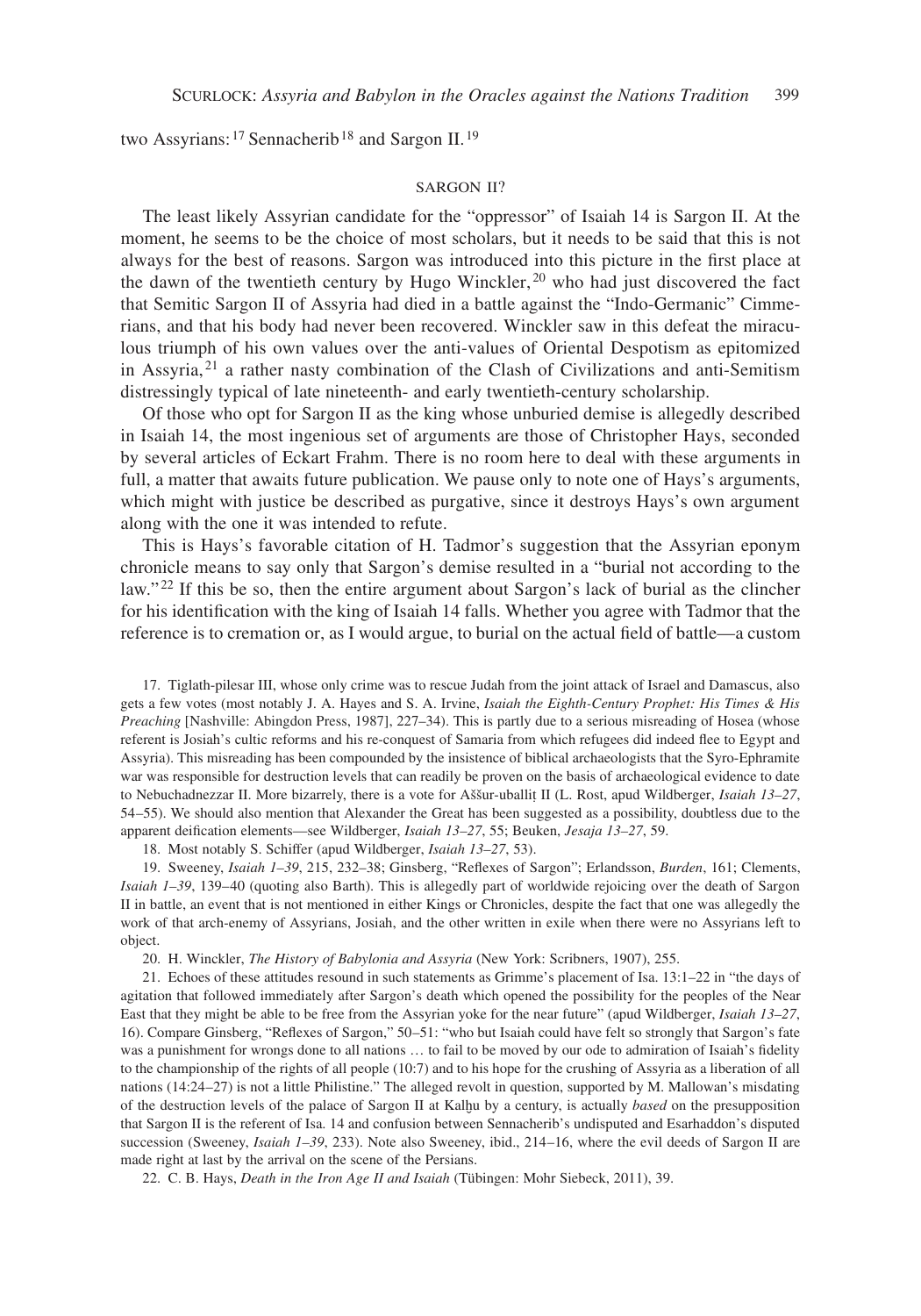well known to us from ancient Greece—the description of the unburied king in Isaiah 14 cannot possibly refer to Sargon. The Assyrian king would not, in such a case, be joining his royal ancestors in the court of Ereškigal, a quite traumatic fate for any king and quite enough to exclude his identification as the buried king in combination with unburied god for which I am arguing. However, he would still be safely buried. In other words, Sargon II of Assyria is off the table whichever way you interpret Isaiah 14.

## the reception of sargon ii in judah

In fact, Sargon II was never really a viable candidate for the unnamed oppressor of Isaiah 14. This malefactor must have been an implacable enemy of Judah, and this Sargon II was demonstrably not. It is generally accepted that 2 Kings was redacted by Josiah, no friend of Assyria, who would not have been shy about expressing his feelings on the subject of this alleged cosmic enemy of God, Yahwism, and Judah. Why then, is this prophecy not incorporated into the narrative of 2 Kings 17? In fact, not only is there no anti-Assyrian prophecy, but no unkind word is said about Sargon II or, for that matter, about Shalmanesar V.

The anger here is exclusively directed at Israel (2 Kings 17:1–23, 34–41). I find the persistent modern myth that imagines Judah to have been more concerned over the fate of Israel than its own, enraged at the conquest of Israel by Assyria, and essentially unconcerned about the fate of Jerusalem at the hands of Nebuchadnezzar endlessly puzzling. In fact, Israel and Judah were mortal enemies throughout most of their history, and the reaction in Judah to the fall of Samaria as recorded in the text can only be described as gloating.<sup>23</sup>

And there's more: What is Sargon II portrayed as doing? Incorporating Israel into his country and attempting to give his new subjects knowledge of the true religion—and by this I mean Yahwism:

The king of Assyria gave the order: "Send back one of the priests who had been deported, to go there and settle, to teach them how to worship the God of the land." So one of the priests who had been deported from Samaria returned and settled in Bethel, and taught them how to venerate the Lord. But these people began to make their own gods in the various cities in which they were living; in the shrines on the high places which the Samaritans had made, each people set up gods … They also venerated the Lord, choosing from their number priests for the high places, who officiated for them in the shrines on the high places. But, while venerating the Lord, they served their own gods …. (2 Kings 17:27–33)

What was Josiah's program? To incorporate Israel into his own country and to impart to his new subjects knowledge of the true religion. Is this congruence an accident? Throughout the narrative of Kings, a persistent topos of unfinished business links pairs of historical figures after whom Josiah appears to be modeling himself as a new, improved, version, minus all the mistakes. Moses and Joshua, David and Solomon, Elijah and Elisha. This is, of course, not a purely secular consideration but a burning desire to be the ideal king as God's agent on earth. It is thus hardly surprising that a number of Josiah's models became Messianic figures, or that Christian commentators have long added John the Baptist and Jesus of Nazareth to Josiah's models.

23. I do not concur with attempts to apply 10:5–34 to Sargon II (Sweeney, *Isaiah 1–39*, 59, 138–39, 205–11, 232–33; Beuken, *Jesaja 1–12* [Freiberg: Herder, 2003], 280–81) in order to manufacture a completely imaginary campaign against Jerusalem, either in connection with the fall of Samaria or the Ashdod revolt (pace Wildberger, *Isaiah 1–12*, 450–58 and *Isaiah 13–27*, 81–82). Blenkinsopp, *Isaiah 1–39*, 252–54 gives a very noncommittal date of 722–701 for the initial referent, but leans to Sennacherib only for Isa. 10:15 (p. 256).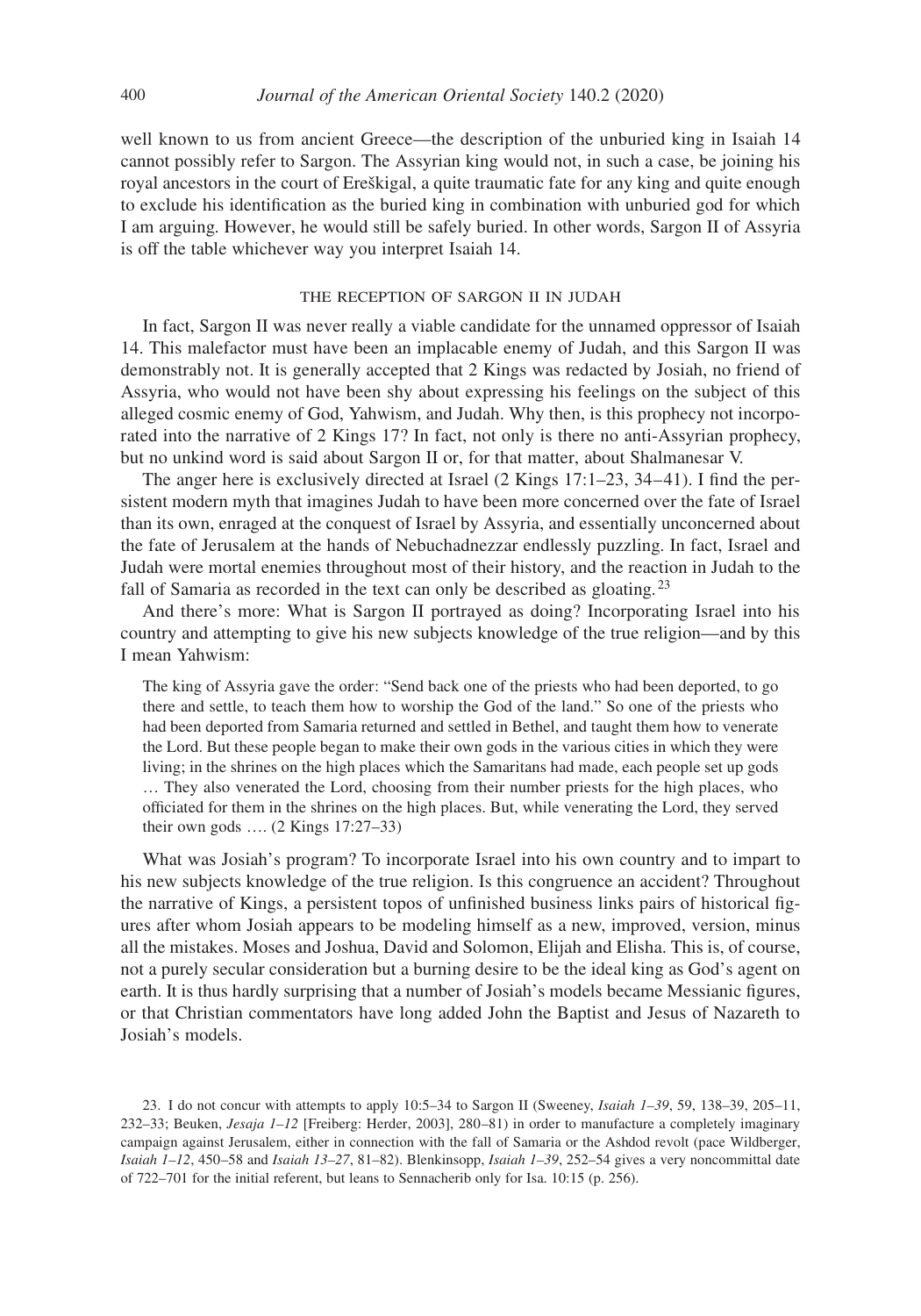It is well known that a number of Mesopotamian kings appear in biblical tradition as weapons of God. This is for the simple reason that God did not often punish directly in this world, but instead gave victory to Israel's enemies. Though these people were foreigners and thus disqualified from being ideal kings (or Messiahs), their actions could still be interpreted as signs from God as to what he wanted and thus qualify as models for what an ideal king (or Messiah) would do. And, again as with the Judahite candidates, Josiah plays an important role in designating particular Mesopotamian kings as (unwitting) weapons of God.

As presented in 2 Kings 16, Tiglath-pileser III forced Ahaz to remove one of the latter's cultic innovations from the Temple of the Lord:

King Ahaz went to Damascus to meet Tiglath-pileser, king of Assyria. When he saw the altar in Damascus, king Ahaz sent to Uriah the priest a model of the altar and a detailed design of its construction. … (he took the old bronze altar for his own private use …) (But) in deference to the king of Assyria he removed from the temple of the Lord the emplacement, which had been built in the temple for a throne, and the outer entrance for the king. (2 Kings 16:10–18)

Here was a precedent for Josiah to remove of the Chariot of the Sun and furthermore a second king to provide the usual paired models typical of the Josianic narrative. In other words, father (Tiglath-pileser) and son (Sargon) would appear to have started a process that it was Josiah's destiny to complete, making Sargon in Josiah's eyes a weapon of God. <sup>24</sup> Moreover, if Psalm 72, fairly clearly a paean to Sargon II and his crown prince Sennacherib, was in origin Josiah's coronation hymn, then Josiah aspired to be an ideal king on an Assyrian as well as an Israelite model—with the wisdom of Solomon and the social conscience of Sargon II. In short, God's message via Sargon II, as enshrined by Josiah, was that Assyrian attempts at reform of religion and Assyrian models of kingship were pleasing to God. This again essentially rules out Sargon II as the "oppressor" of Isaiah 14.

## sennacherib?

A promising Assyrian candidate for the evil tyrant is Sennacherib, who was an enemy of Judah and Jerusalem, and who—from Josiah's perspective—weighed in on the wrong side of the question of high places. We may also safely assume, with Clements, that Josiah was responsible for the Isaianic verses that describe the devastation of the Assyrian army by the Angel of the Lord as punishment for Sennacherib's hubris (Isa. 37:36).<sup>25</sup> However, if Sennacherib was indeed the tyrant, why was Isaiah 14 not included when Isaianic prophecies were mustered against him? And this is by no means the only problem.

Sennacherib was not an *implacable* enemy of Judah; in fact, he was an unworthy adversary who let himself be bought off. Isaiah 36–37 is the biblical proof text usually cited in support of alleged Assyrian unmeasured violence in general and of the "catastrophic" nature of Sennacherib's 701 campaign in particular. Indeed, it is this and not any actual passage in Sennacherib's annals that inspired Sweeney's assertions that Sennacherib claims to have *destroyed* the cities of Judah and that, having turned it into a smoking ruin, Sennacherib

<sup>24.</sup> Note also the very curious Isa. 8:23, which refers to Naphtali and Zebulon as "degraded" and the three Assyrian provinces created by Tiglath-pileser III from those very regions as "glorified" (with *NAB, RSV, JPS*, Beuken, *Jesaja 1–12*, 234; Sweeney, *Isaiah 1–39*, 185–86; Wildberger *Isaiah 1–12*, 384; and the Hebrew against *NAB*, Clements, *Isaiah 1–39*, 104–6 and Blenkinsopp, *Isaiah 1–39*, 245). In view of the fact that Isa. 8:23 is directly quoted in Matthew 4:14–16 to claim Jesus of Nazareth as the Messiah, the second action by God *must* have been regarded as favorable. For discussion of this passage, which goes back to E. Forrer, see Sweeney, *Isaiah 1–39*, 184–87; Wildberger, *Isaiah 1–12*, 394–95; Blenkinsopp, *Isaiah 1–39*, 247; and Beuken, *Jesaja 1–12*, 239, 244–45. 25. See Scurlock, "Prophecy," 301–2, 309; cf. Clements, *Isaiah 1–39*, 18–19.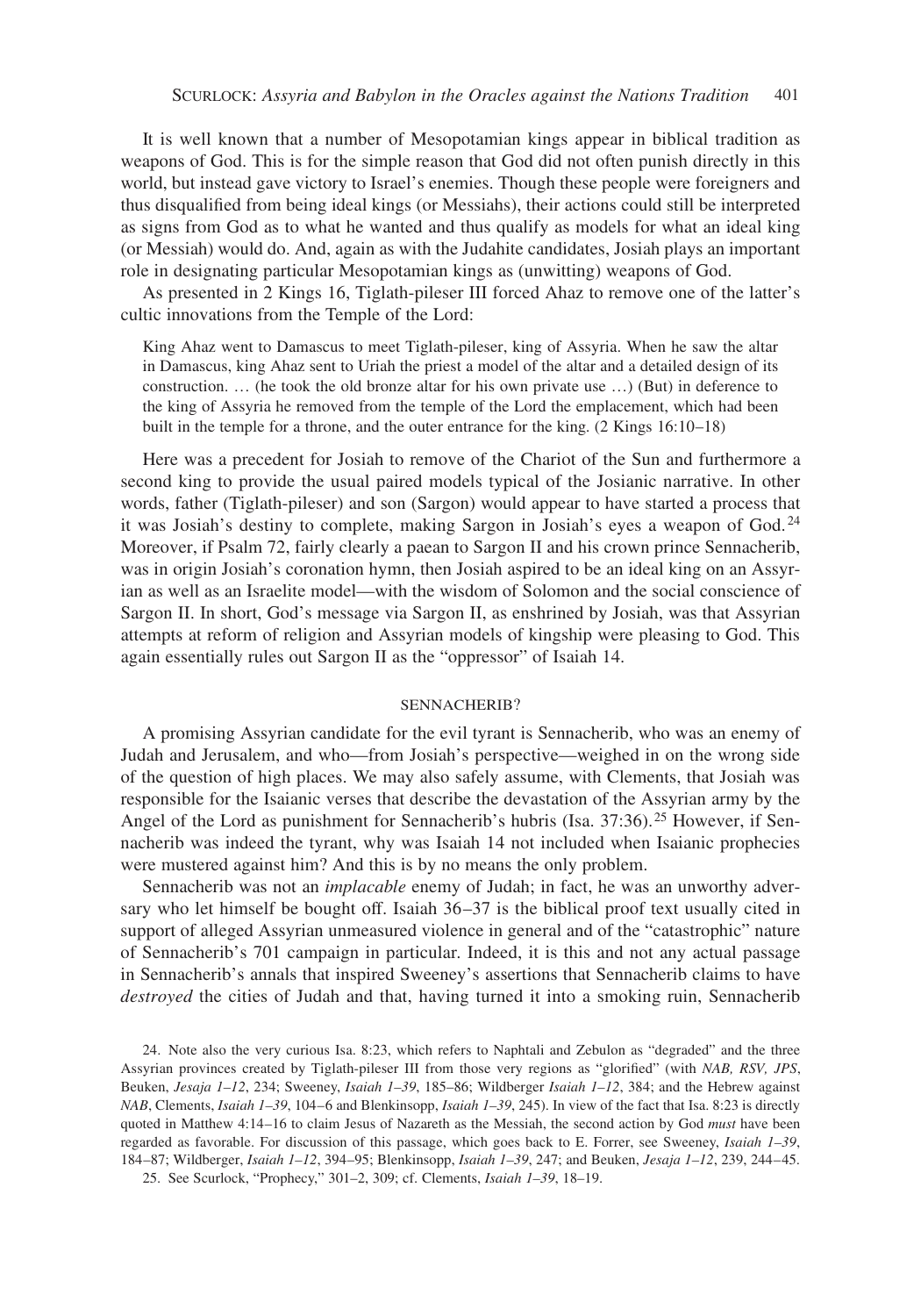made Judah an Assyrian province. 26 This is in defense of the dating of the bulk of Isa. 1:2–31, a clear reference to the last days of Jerusalem under Zedekiah, 27 instead to Sennacherib. 28 This argument has never made a great deal of sense. What was so miraculous about Hezekiah's deliverance in 701 if all that was left of the Southern Kingdom was "daughter Zion like a hut in a vineyard" (Isa. 1:8)?

 In fact, assignment of this latter text to Sennacherib is simply impossible precisely *because* of the mention of wasted countryside and burnt cities in Isa. 1:7. As I have argued elsewhere, 29 Isaiah 36–37 is a prophecy issued to the last king of Judah, Zedekiah, that makes a direct reference to the campaigns of Nabopolassar and Nebuchadnezzar II as horrifically violent, including most strikingly mention of the Babylonian destruction of Harran in 609 (Isa. 37:8–32). 30 This is in stark contrast to the relatively uneventful ("not so much as an arrow shot") arrival of Sennacherib at Jerusalem (Isa.  $36:1-37:7$ ,  $38:33-38$ )<sup>31</sup> with Judean cities taken and plundered but not destroyed, knocked down, or burnt, a picture fully consistent with the description of this campaign in Sennacherib's own annals. <sup>32</sup>

Recent excavations at Lachish and analysis of the clay of the Lachish Letters<sup>33</sup> fully confirm this picture of a diminished but certainly more than just surviving Judah and the Shephalah, leaving more than a little wasting and burning for Nebuchadnezzar to inflict. The purpose of this juxtaposition of Sennacherib's campaign with Nebuchadnezzar's was to ensure that the latter, despite all appearances to the contrary, would ultimately prove as unsuccessful in damaging Judah and besieging Jerusalem as Sennacherib.34 Here was a miracle to be hoped for!

In the process of Zedekiah's redaction of the Isaianic narrative, Isa. 10:5–15 was removed from its original position in an early version of what is now Isaiah  $36-37<sup>35</sup>$  in order to make

26. Sweeney, *Isaiah 1–4*, 126–27.

27. Isa. 1:5–7: "Where would you be struck, you that rebel again and again … Your country is waste, your cities burnt with fire" could not be a clearer reference to Jerusalem's persistence in embroiling itself in the fall of Assyria with devastating consequences. At this point, Jerusalem itself seems still to have been hanging by a thread, which would suggest a date in Zedekiah's reign. The passage would have been intended to give some last rays of hope to the faithful. On this point, see also Beuken, *Jesaja 1–12*, 68–69, for the general setting, but without specific reference to Zedekiah or to Nebuchadnezzar II. As such, it does indeed connect to Isaiah 36–39 (so, for example, C. R. Seitz, *Isaiah 1–39* [Louisville: John Knox, 1993], 23), which I would also date to Zedekiah.

28. In Sweeney, *Isaiah 1–39*, 59, 74, 77, 80, 85, and 87, Isa. 1.2–18, refer to Sennacherib's campaign or to its preparation (cf. Wildberger, *Isaiah 1–12*, 3, 21, 26–32, 55, 63; Clements, *Isaiah 1–39*, 28–38; M. K. Y. H. Hom, *The Characterization of the Assyrians in Isaiah: Synchronic and Diachronic Perspectives* [New York: T. & T. Clark, 2012], 13–16), and Isa. 1:21–31 is more or less thrown as a bone to those who insist that the entire passage belongs to the Syro-Ephramite war. Since Assyria was on the Judean side of this particular conflict, this is wildly implausible. Blenkinsopp, *Isaiah 1–39*, 183–84, 249, also opts for Sennacherib. Seitz, *Isaiah 1–39*, 23, 31–38, argues for Sennacherib but from the perspective of Manasseh's reign. Clements, *Isaiah 1–39*, 32, 36–37, identifies 1:9 and 1:27 as post-587 additions.

29. Scurlock, "Prophecy," 287–311.

- 30. See Scurlock, "Prophecy," 291–95.
- 31. See Scurlock, "Prophecy," 295–97, 301.

32. Sennacherib was not a soft touch, and the phrases "I destroyed, knocked down, and burnt" appear frequently in his annals but *not* in his description of this campaign. Instead, we have "I took and I plundered"—full stop, end of sentence (D. D. Luckenbill, *The Annals of Sennacherib* [Chicago: Univ. of Chicago Press, 1924], 31 ii 68–72, 32 iii 6–7, 32/33 iii 18–27, 31–34). For more on this subject, and the correct re-dating of Sennacherib's reliefs alleged to show the destruction of Judah but instead depicting Sennacherib's fifth campaign, see J. Jeffers, "Fifth-Campaign Reliefs in Sennacherib's 'Palace without Rival' at Nineveh," *Iraq* 73 (2011): 87–116.

33. For details, see J. A. Scurlock, "Seeing Double: The Alleged Two Sieges of Jerusalem by Sennacherib" (in preparation).

34. See Scurlock, "Prophecy," 302–4.

35. See Scurlock, "Prophecy," 295, 308–9.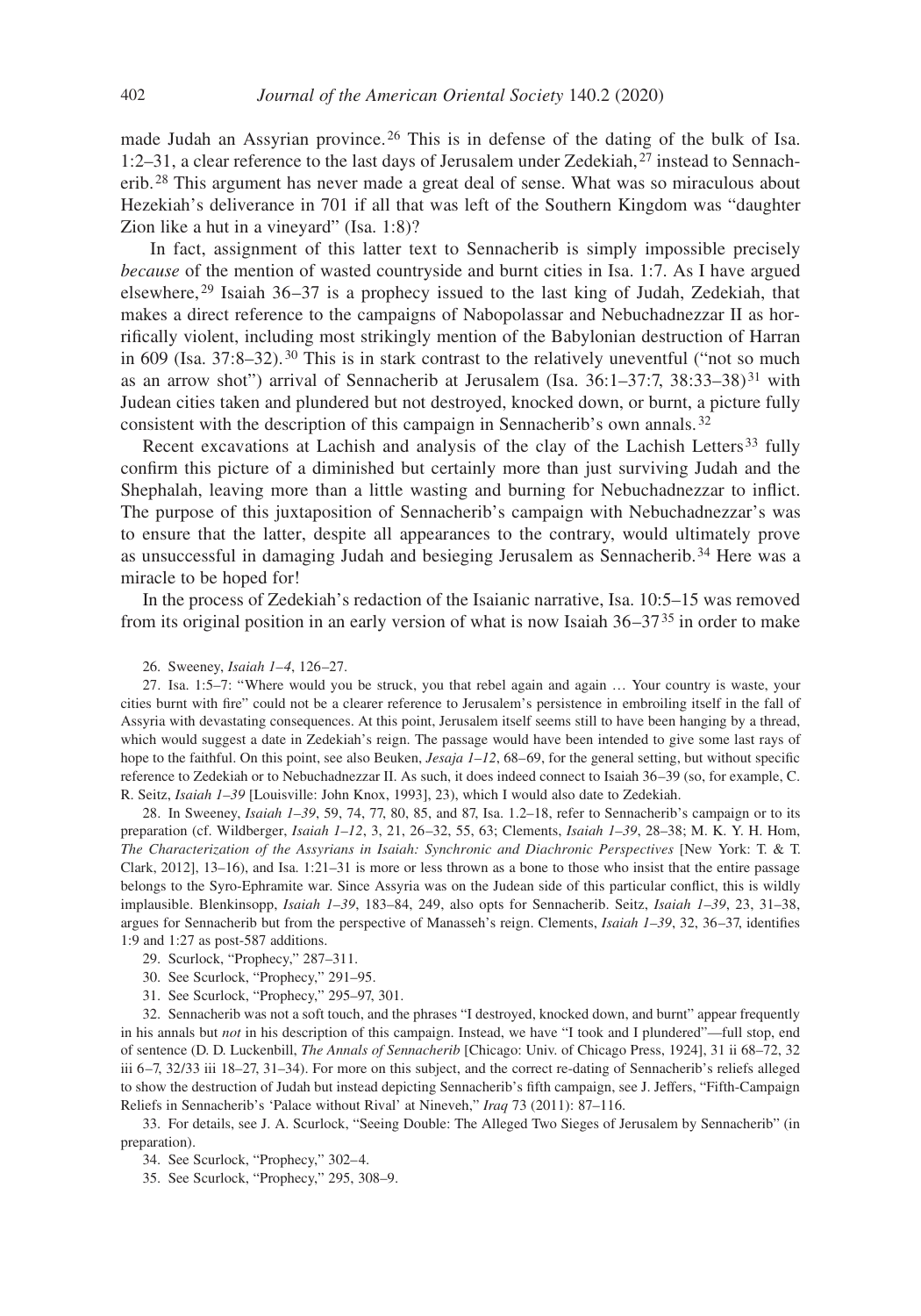room for an anti-Nebuchadnezzar prophecy that predicted the latter's failure and the fall of Babylon on analogy with Sennacherib's demise and the fall of Assyria. 36 When this had been done, Isa. 10:5–15 was apparently re-contextualized along identical lines, that is to say, it was attached to verses (Isa. 10:16–34) referring to the fall of Assyria. A Nebuchadnezzar verse (Isa. 10:7) was added<sup>37</sup> to link once more Sennacherib with Nebuchadnezzar and to form a ring structure for the resulting narrative. <sup>38</sup>

Understood in this way, Sennacherib becomes a peaceful, if unusually thorough,  $39$  plunderer, an impression fully substantiated by Mic. 5:4–5, which refers to Sennacherib's invasion of Judah as "treading upon our land/borders." Neither is it the case that Sennacherib was *an* enemy, let alone the *major* enemy, 40 of Yahweh. It was Assyrian policy to present themselves not as opponents but as friends of local gods who were enlisted in support of Assyrian rule<sup>41</sup> and, indeed Sennacherib claims to worship Yahweh, not to fight him:

But if you say to me: "We rely on the Lord our God," is he not the one whose high places and altars Hezekiah removed, commanding Judah and Jerusalem to worship before this altar? … Was it without the Lord's will that I have come up to destroy this land? The Lord said to me: "Go up and destroy that land!" (Isa. 36:7, 10–11)

Sennacherib was anathematized in the original Isaianic narrative<sup>42</sup> not for attacking Yahweh, but for having no idea who Yahweh actually is, which yields a very distinctive Sennacherib topos of the hubristic and clueless weapon of God:  $43$ 

Will the axe boast against him who hews with it? Will the saw exalt itself above him who wields it? As if a rod could sway him who lifts it, or a staff him who is not wood! (Isa.  $10:15$ )<sup>44</sup>

37. That this verse, also often cited as proof of Assyrian unmeasured violence (see for example, H. Wildberger, *Isaiah 1–12* [Minneapolis: Fortress, 1991], 417–18), is intrusive is readily apparent from the disjunction between Isa. 10:7, in which everyone is exterminated, and Isa. 10:13, in which merely the high are brought low—there is no mention of dying at all. Who is supposed to be "chirping" (Isa. 10:14) if everyone is dead? And then there is the comparison that the text draws between the future treatment of Jerusalem by Assyria and her past treatment of Samaria (Isa. 10:10–11). If Assyria had genuinely "annihilated" Samaria (Seitz, *Isaiah 1–39*, 92), who would constitute the ten lost tribes of Israel? Curious also is the phrase "nations not a few," a reference to the extent to which Nebuchadnezzar's ravages affected "the whole earth" (Seitz, *Isaiah 1–39*, 123–24, 127–38). It would seem that Isa. 10:7 does indeed represent someone exceeding his commission, but that someone is Nebuchadnezzar II. For that reason, it was hoped, Nebuchadnezzar II would prove to be another Sennacherib.

38. For the striking correlations between Isa. 10:5–27 and 36–37, see also Blenkinsopp, *Isaiah 1–39*, 253–54.

39. Usually, Assyrians replaced the people they had deported. In this case, however, Judah survived as an independent political entity, which meant that replacing people was Hezekiah's problem, which he seems to have solved by depopulating Benjamin. It is certainly *not* the case that the Benjaminites who left their graffiti in the Siloam tunnel were refugees from the Northern Kingdom. Assyrians made sure that refugees fleeing their campaigns were sent back. On the other hand, what the new owner did with territory he had been awarded as his share of the booty on joint campaigns was his business.

40. Sweeney, *Isaiah 1–4*, 12.

41. See J. A. Scurlock, "Josiah: The View from Mesopotamia," *BibRes* 51 (2006): 16–17; Scurlock, "Prophecy," 297.

42. As I see it, the original redaction of this prophecy cannot be assigned to the historical Isaiah, although it would be close enough in time (Esarhaddon's reign) to have been authored by one of Isaiah's disciples. See Scurlock, "Prophecy," 295, 308–9.

43. For a full discussion of these matters, see Scurlock, "Prophecy."

44. Sweeney, *Isaiah 1–39*, 59, 138–39, 205–11, 232–33, assigns 10:5–34 to Sargon II. Beuken, *Jesaja 1–12*, 279–81, takes Isa. 10:5–19 to be an Assyrian mishmash with no particular referent but concurs that 10:27–34 is a reference to Sargon II. Wildberger, *Isaiah 1–12*, 415, lists eleven other scholars who have suggested Sennacherib, but himself prefers Sargon II in connection with the revolt of Ashdod (cf. *Isaiah 1–12*, 450–58 and *Isaiah 13–27*,

<sup>36.</sup> See Scurlock, "Prophecy," 302–3, 309–11.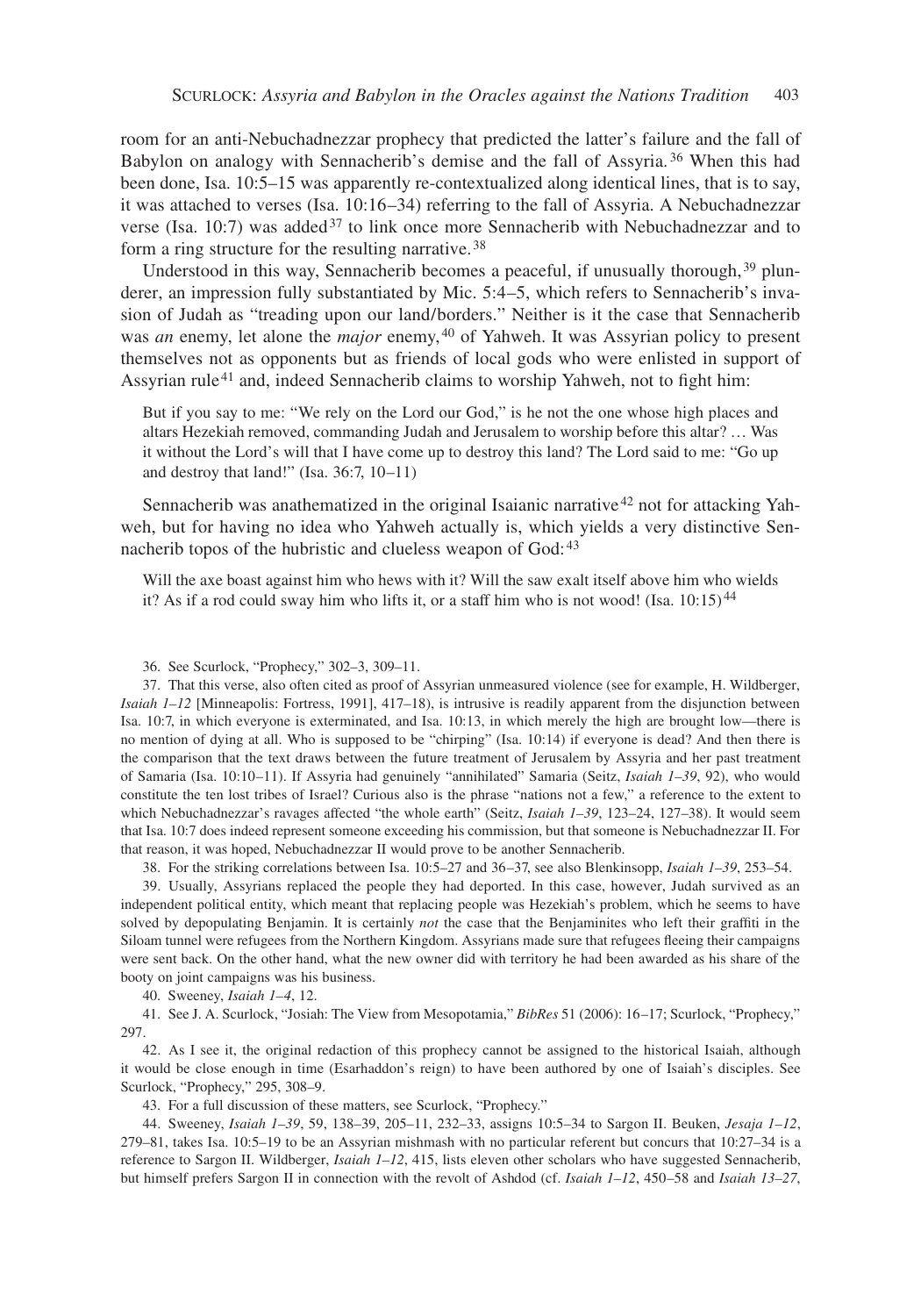The rod and the "staff" are the rod and ring, which Aššur wields as symbol of kingship over gods and men. The axe is shown on the seal of Tukulti-Ninurta I, with which Esarhaddon sealed his succession treaties, 45 and among Mesopotamian gods the saw belongs only to Šamaš, 46 whom Aššur is shown riding as a winged disk in such a way that Aššur's body forms the rod which passes through a ring in the center of Šamaš's wings. The reference is therefore to the symbols of the god whom Sennacherib supposed to be named Aššur and to be the god of Mount Ebiḫ and the city of Aššur. But according to Isaiah, and as confirmed by the manner of Sennacherib's death, 47 his true name was Yahweh and he was actually the god of Mount Zion and Jerusalem.

The issue at the center of this question was not merely a matter of what you call your god or where you situate him. If the equation with Yahweh had been linked with any other god of the Assyrian pantheon, there would have been no problem. However, although one could worship Aššur anywhere one pleased, needing only to set up his symbol in a small shrine or even in the open air, he had only one full-fledged temple. So, if Aššur and Yahweh were a single god, that would mean that—from the Assyrian perspective—he could be worshiped in Judah only in one of the numerous high places scattered about the countryside. Therefore, the Temple in Jerusalem, albeit hardly illegitimate, could not be a temple of Yahweh but of some other god.

This is the bite of the remark about Hezekiah and the high places. If it was true that Yahweh was worshiped exclusively in these high places that Hezekiah had destroyed, he was essentially all but declaring war on the deity and we might understand that Yahweh might have become seriously angry and want the land to be "destroyed."

It is hard to imagine just what a can of worms this will have opened among the intellectuals of Judah. We know from archaeological as well as textual sources that the earliest places of Yahwist worship in Judah were indeed those high places and that the kings, whose position was itself an innovation based on imitation of the peoples around them, were responsible for establishment of the Temple. This Temple had been built in a surviving Jebusite city (2 Sam. 5:6–9) over the objections of its future occupant (2 Sam. 7:1–7). The interior decoration was entrusted to Hiram of Tyre (1 Kings 7:13–47), and the first temple servants were Canaanites (Josh. 9). Worse, the legitimacy of the cult places destroyed by Hezekiah was something about which feelings were so strong in Judah outside of Jerusalem that the issue was still very much alive in the Hellenistic period. <sup>48</sup>

There is no reason to suppose that Josiah had any quarrel with the equation of Yahweh with Aššur nor indeed with understanding Sennacherib as a weapon of God. The issue of the high places was, however, of burning importance and, I would argue, it was this that motivated the addition of the supplemental verses. Josiah's re-reading<sup>49</sup> will have left Sennacherib as the chosen weapon of God sent to Judah—as any good weapon should have been—to

81–82; Clements, *Isaiah 1–39*, 109–13). Seitz, *Isaiah 1–39*, 91–95 (cf. Hom, *Characterization*, 36–44), is one of those who recognize that Isa. 10:15 is a reference to Sennacherib.

45. See S. Parpola and K. Watanabe, *Neo-Assyrian Treaties and Loyalty Oaths* (Helsinki: Helsinki Univ. Press, 1988), 28.

46. This is the Mesopotamian god of justice, which is why Isaiah, in a classic miscarriage of justice, is supposed to have been sawn in half by Manasseh.

47. See Scurlock, "Prophecy," 298–301. There is no such god as Nisroch (pace Seitz, *Isaiah 1–39*, 93). For a suggestion that the term is a Hebrew wordplay on the Akkadian word "divine standard/weapon," see Scurlock, "Nisroch," *NIDB* s.v.

48. See J. A. Scurlock, "167 B.C.E.: Hellenism or Reform?" *Journal for the Study of Judaism in the Persian Hellenistic and Roman Periods* 31 (2000): 125–61, esp. 135, 137, 153–57.

49. See Scurlock, "Prophecy," 301–2, 309; cf. Clements, *Isaiah 1–39*, 18–19.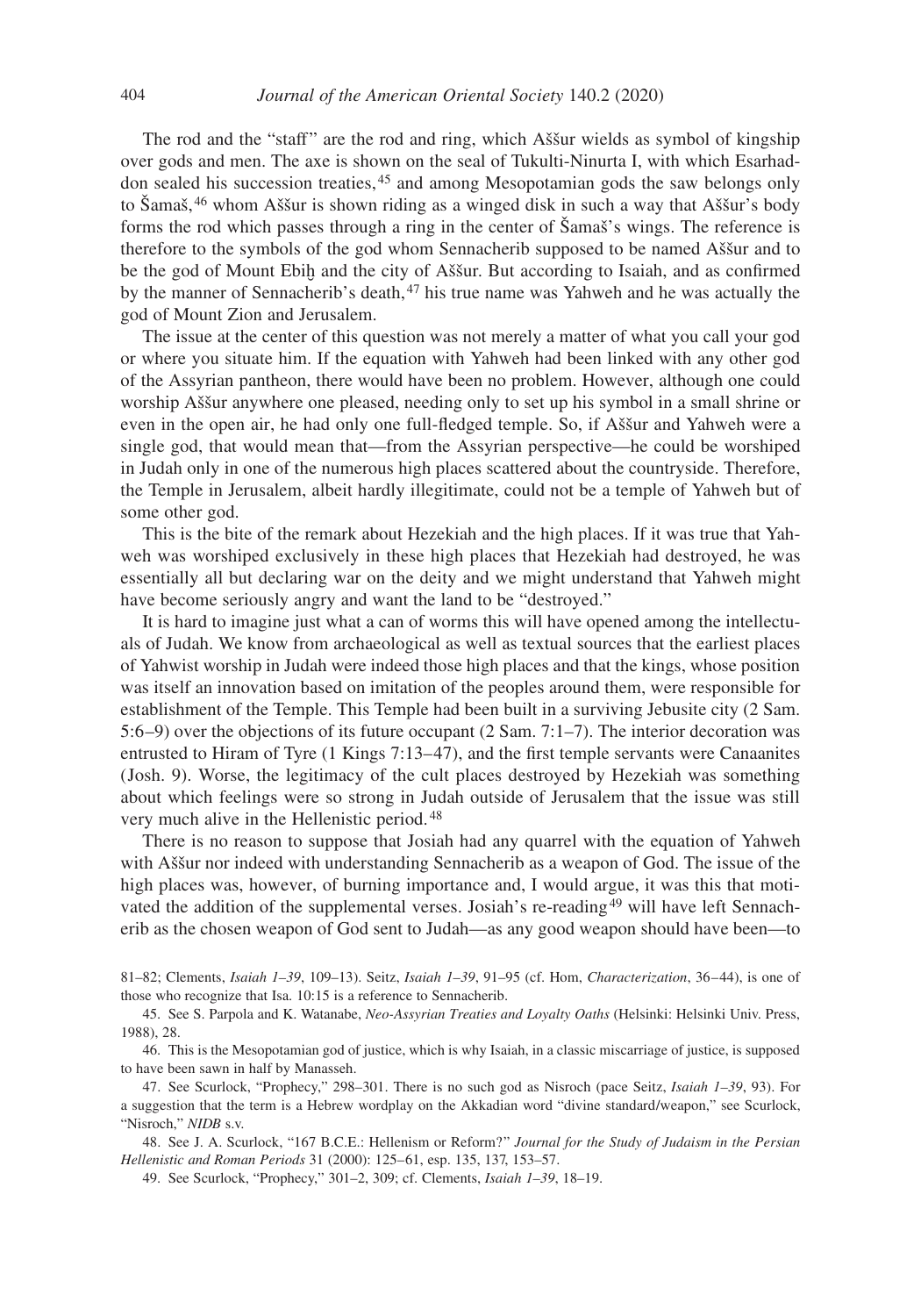eradicate pagan worship. However, Sennacherib completely misunderstood his commission and thought he was supposed to be defending the high places rather than getting rid of them.

When a ruler makes a mistake of this magnitude, his people suffer the consequences, which provided a ready explanation for why they were, in Josiah's time, going down to defeat at the hands of Babylon, of all people, and gave reassurance that this situation was to continue. The Angel of the Lord who destroyed Sennacherib's army, according to Josiah's understanding, would return to finish the job. Sennacherib remained, however, a more than usually hubristic and clueless weapon of God.

It is highly problematic that this Sennacherib topos is absent from Isaiah 14. Moreover, as with Sargon II, whether we take the entire passage as referring to a single human king or to a god and king duo, Sennacherib's murder by his own sons, a spectacular demise to which reference could hardly be omitted, essentially disqualifies him from consideration as our tyrant.

### NABONIDUS?

This exclusion probably also holds for Nabonidus, who died in exile, having lost everything, a fate that would certainly have been mentioned. Indeed, Nabonidus is, by any measure, the least likely Babylonian candidate. Isa. 14:4–22 requires an unrepentant adversary guilty not merely of oppression but of acts of violence against Judah: relentless blows struck in wrath, mowing down of nations, worlds made into deserts, and cities razed. Nabonidus is guilty of none of these things against anyone, let alone Judah.

Nabonidus dedicated a good part of his reign to undoing damage wrought by his predecessors. He returned Marduk to the fold, incorporating him as a minor member of the pantheon, a cultic reform that had been much better received in Babylon than Cyrus's propaganda would have us believe. 50 He also rebuilt Harran to please the Arameans, and there are indications that some in the Jewish community were actually expecting Nabonidus to approve restoration of the Temple as well (Baruch 1:1–12).

Neither was Nabonidus remembered as unrepentant. Judeo-Aramaic tradition goes so far as to understand him as a convert to Judaism. Finally, appearances to the contrary notwithstanding, Nabonidus does not receive criticism from the prophet Daniel. Indeed, the stories in Daniel that feature Nebuchadnezzar, but that may in fact be references to Nabonidus, are conversion narratives in which the king is driven out into the desert (i.e., Tayma) to find God. In any case, Nabonidus was a friend, not a foe, and a more obvious candidate for God's anointed than for evil tyrant. Indeed, in many ways, Cyrus II of Anšan, who receives the palm of God's anointed (Isa. 44:24–28), was simply continuing the policies of Nabonidus. <sup>51</sup>

#### nebuchadnezzar ii?

For Isaiah 14, this elimination of possibilities leaves us with Nebuchadnezzar II as the sole remaining candidate for tyrant. Indeed, there is a passage in Isaiah that more or less confirms this:

50. A. Kuhrt, "The Cyrus Cylinder and Achaemenid Imperial Policy," *JSOT* 25 (1983): 83–97, points out the extent to which Cyrus modeled himself after the Assyrian king Aššurbanipal for cogent political reasons, namely to take advantage of the Assyrian king's popularity in Babylonia—even in the city of Babylon itself. Nabonidus's similar attempts at emulation were unsuccessful less because his religious policies were unpopular in and of themselves than due to his failure to appear for the Babylonian New Years' Festival year after year. Curiously, the revolts in Babylon against Darius and Xerxes involved princelings who claimed to be sons of Nabonidus, a good indication that he was not hated there, at least in retrospect.

51. As suggested by Kuhrt, "Cyrus Cylinder," 93.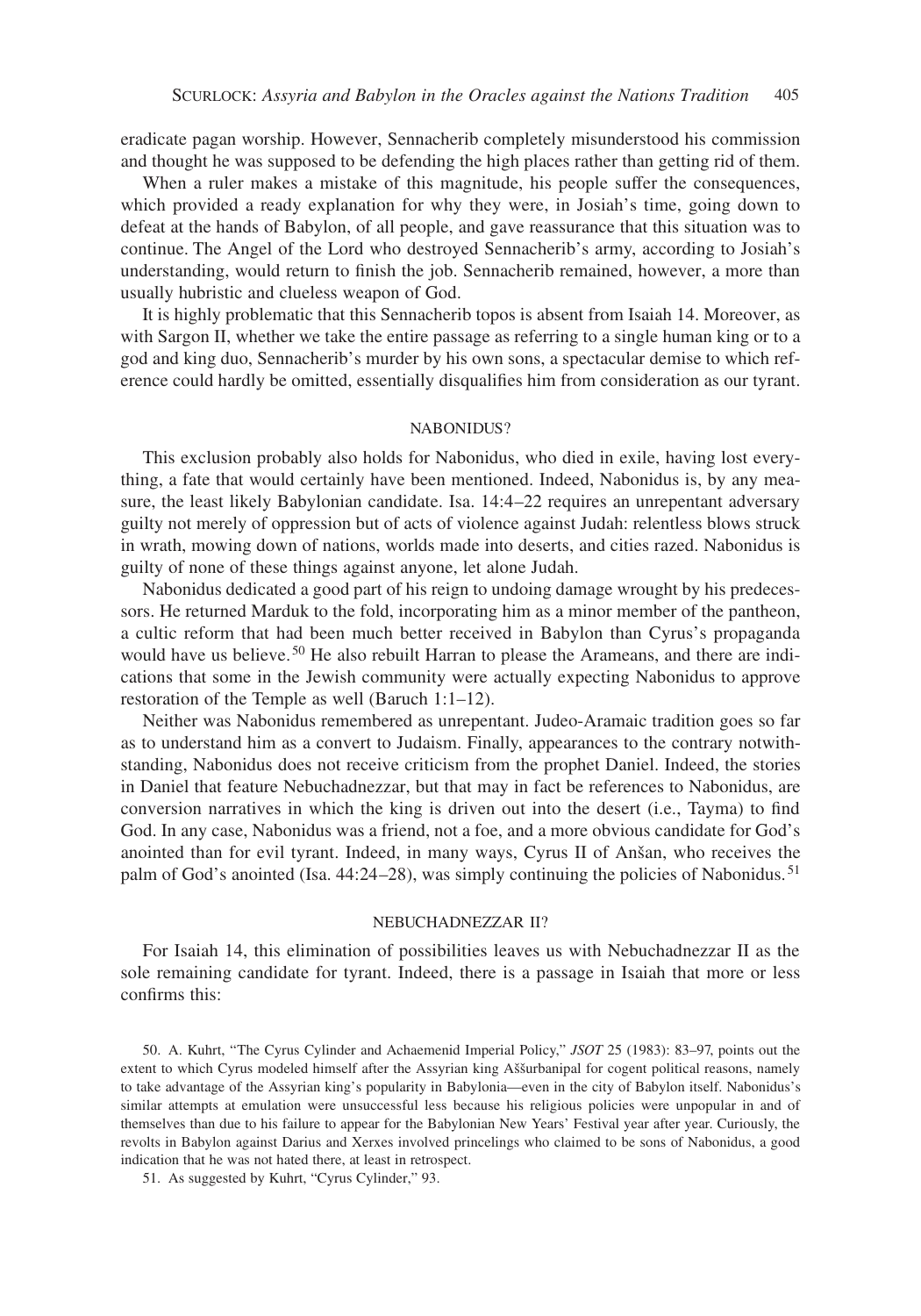Make ready to slaughter his sons for the guilt of their fathers, lest they rise and possess the earth, and fill the breadth of the world with tyrants. (Isa. 14:21)

Nebuchadnezzar II died a natural death, leaving it to the sons to pay for the sins of their father. And paid they did. The Neo-Babylonian period is the sorry story of one assassination after another. What seems to be contemplated in Isa. 14:21 is a revolt on the part of Judeans in Babylonia with or without the participation of native Babylonians against the sons of the tyrant Nebuchadnezzar. Considering that both Nebuchadnezzar's son, Amel-Marduk, and his grandson, Labaši-Marduk,  $52$  succumbed to assassination plots, there is ample motive for a united effort, with restoration to Jerusalem as the price for cooperation. Cyrus, of course, rendered all this plotting and scheming unnecessary, and so may provide a *terminus ante quem* for the oracle.

Quite apart from these considerations, Nabopolassar and Nebuchadnezzar II, once roused, were implacable enemies who quite literally did make the world a desert and raze its cities:

When they see you they will stare, pondering over you: "Is this the man who made the earth tremble, and kingdoms quake? Who made the world a desert, razed its cities, and gave the captives no release? (Isa. 14:16–17)

According to the Babylonian chronicles,<sup>53</sup> Nabopolassar and Nebuchadnezzar II spent year after year "marching around victoriously," a euphemism for total and permanent destruction. 54 Also included in the chronicle accounts are references to burning cities with fire, <sup>55</sup> leaving them with "not one man alive," <sup>56</sup> and turning them into ruin heaps. <sup>57</sup> In no year is there any mention of appointing governors, resettling refugees, or rebuilding apart from the installation of garrisons and, of course, the installation of a puppet king in Jerusalem. 58 Excavations at Kalḫu have turned up evidence for mass graves, the most disgusting being some 180 bodies of young men who had been chained together and then thrown into the palace wells to drown. 59 Or, as Nabopolassar puts it in summarizing his manly deeds: "I killed the Subarean and turned his cities into heaps of ruins."<sup>60</sup>

Moreover, Babylonian religious policy was in striking contrast to that of Assyria. Not only did Neo-Babylonian kings attribute their enemies' deeds to the actions of enemy gods in a direct and literal way, but they also targeted the cult centers of their enemies by literally killing gods who were considered to be Marduk's divine enemies. 61 And any god who did agree to submit in total and abject terms, allowing Marduk the first fruits of every sacrifice to which he or she would otherwise have been entitled, was considered an enemy of Marduk. <sup>62</sup> Jeremiah warns of the imminent campaign of Nebuchadnezzar II against Egypt in the following words:

52. W. Röllig, *RLA* VI (1983): 409.

53. A. K. Grayson, *Assyrian and Babylonian Chronicles* (Locust Valley, NY: J.J. Augustin, 1975), no. 3:53–65 (611–610 in Assyria), no. 5:12–23, 1'–7' (605–601 in Hatti).

- 54. See Scurlock, "Josiah," 18–19.
- 55. Grayson, *Chronicles*, no. 3:71; no. 4:3, 10.
- 56. Grayson, *Chronicles*, no. 3:57.
- 57. Grayson, *Chronicles*, no. 3:45; no. 5:20.
- 58. Grayson, *Chronicles*, no. 5:11–13.
- 59. See Scurlock, "Josiah," 18–19.
- 60. S. Langdon, *Die neubabylonischen Königsinschriften* (Leipzig: J.C. Hinrichs, 1912), no. 15, 29–31.
- 61. See below.
- 62. See Scurlock, "Josiah," 15, for the Babylonian explanation of what happened to the Gutians.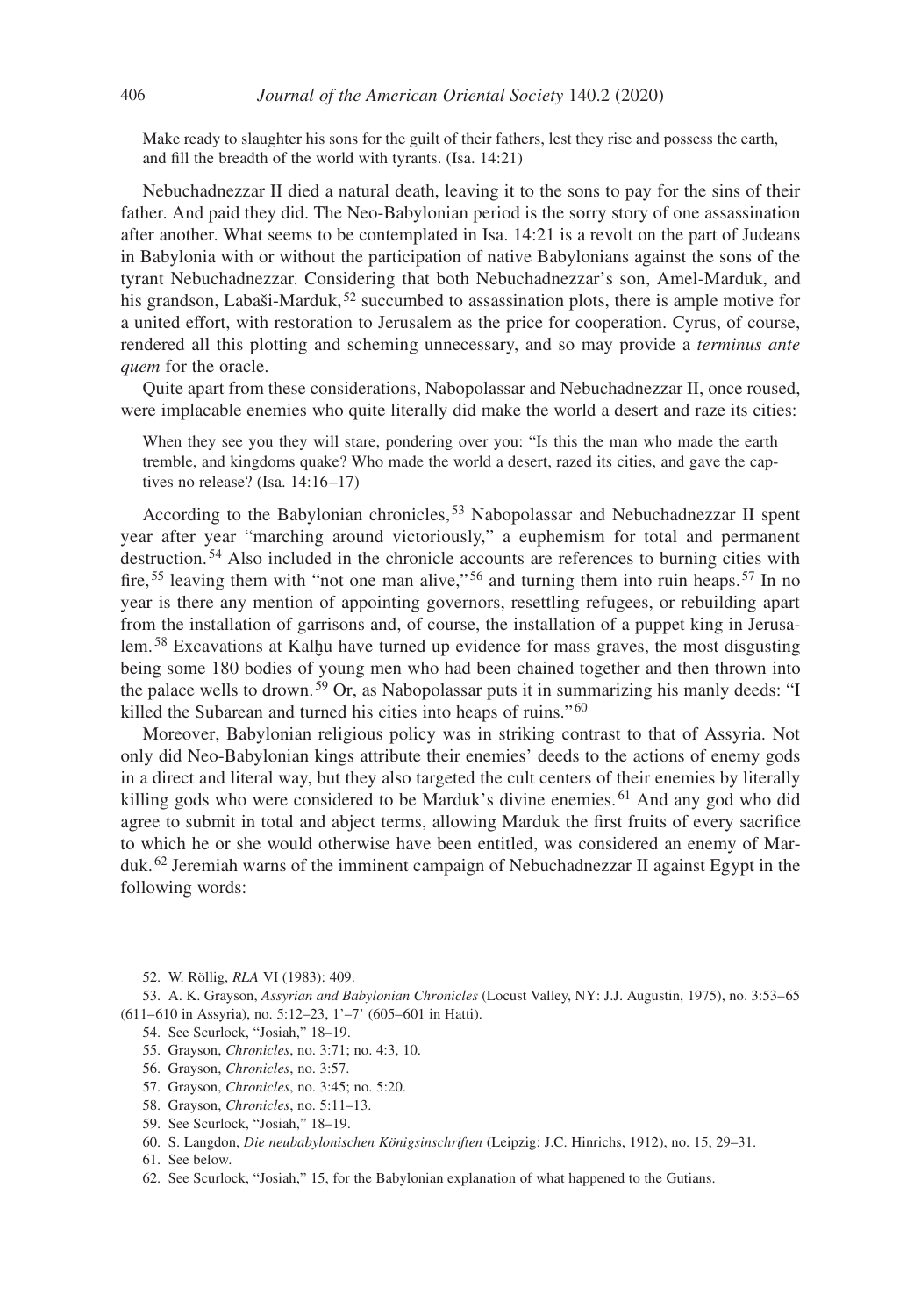He shall set fire to the temples of Egypt's gods, and burn the gods or carry them off. As a shepherd delouses his cloak, he shall delouse the land of Egypt and depart victorious. He shall smash the obelisks of the temple of the sun in the land of Egypt and destroy with fire the temples of the Egyptian gods. (Jer. 43:12–13)

In the ancient Near East this treatment of statues and temples was understood generally as deicide. Or, to quote Aššurbanipal in reference to his Elamite campaign: "Its gods and goddesses, I counted as *zaqīqu*'s," that is, one level down in existence even from ghosts.63 There is no question that the burning of the Temple in Jerusalem by Nebuchadnezzar II was understood by the latter as a direct attack on, defeat, and execution of a recalcitrant Yahweh by Marduk. Or to quote the Isaianic narrative, ostensibly talking about Sennacherib but actually referencing Nabopolassar and Nebuchadnezzar II's religious policy: <sup>64</sup>

Truly, O Lord, the kings of "Assyria" have laid waste all the nations and their lands and cast their gods into the fire. (Isa. 37:18–19)

I hasten to add that it was intended that the deceased gods be brought back to life after they had agreed to Marduk's terms, a subtlety not accepted in Judah. 65 This brings us to consideration of the implications of the conception of warfare as a battle in which both humans and gods were involved, of the apparent separation between oppressor and king in Isaiah 14. Assuming that the "king" is referring to a god, does this allow us to argue that the god in question is Marduk, which would have to be the case if Nebuchadnezzar II is the referent of Isaiah 14? Yes it does.

## marduk or aššur?

We have already argued that the intellectuals of Judah essentially accepted the equation of Aššur with Yahweh along with the terrible headaches that this equation will have caused them. This would make it virtually certain that Marduk was the object of vituperation here. There are a number of remarks made in Isaiah 14 that specifically reference Marduk and not Aššur, and that from a purely Mesopotamian perspective.

Aššur was a universal god, while Marduk was the god of the city of Babylon alone, but according to the Babylonian Creation Epic, the complex of Sumer and Akkad (i.e., Babylonia) was under his sole, very autocratic authority delegated to him by the divine assembly and by Aššur himself. 66 So Akkad was, in some sense, Marduk's own land, 67 the implication of Isa. 14:21 (as well as Isa. 37:18): "For you have ruined your land, you have slain your people."

This claim may sound absurd on the surface of it. However, included among the targets of Marduk's wrathful destruction of the cult centers of other gods, as we know from Nabonidus, were those of the cities of Akkad (that is, Babylonia), which had sided with Assyria:

(Marduk) provided him (Nabopolassar) with helpers … (And) he (the king of the Ummanmanda) swept on like a flood storm … avenging Babylon in retaliation. The king of the Ummanmanda … demolished the sanctuaries of all the gods of Subartu (Assyria). He also demolished

65. "You are gods, all of you, sons of the Most High; yet like men you shall die, and fall like any prince. Rise, O God, judge the earth, for yours are all the nations." Ps. 82.6–8.

66. *Enūma eliš* VI 68–VII 162.

67. This attack on Akkadian cities and Akkadian gods that had defied Marduk was actually celebrated in the school curriculum of Neo-Babylonian scribes. See Scurlock, "Josiah," 20–21.

<sup>63.</sup> See Scurlock, "Josiah," 17–18, 21–22.

<sup>64.</sup> See Scurlock, "Josiah," 19–20.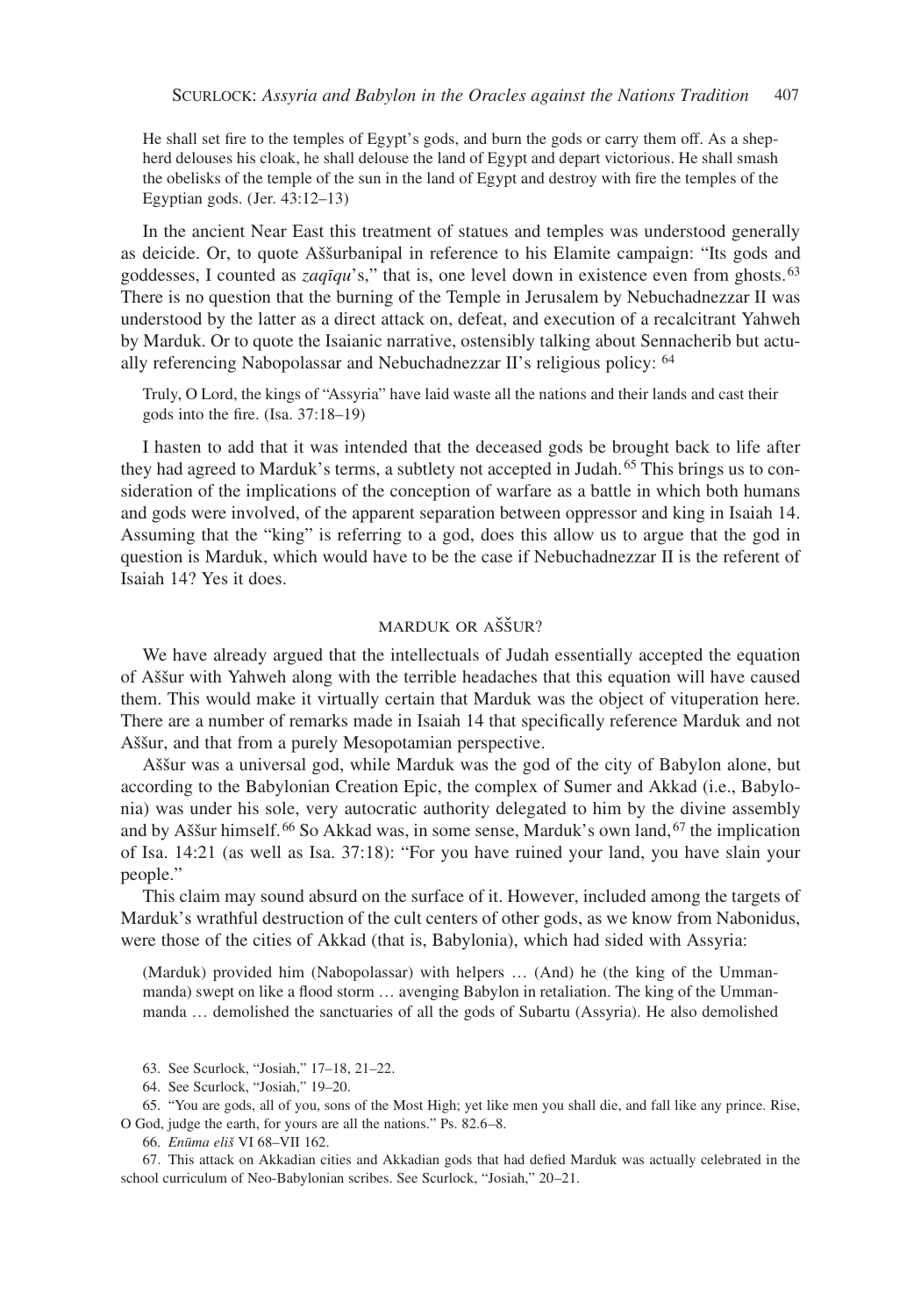the towns within the territory of Akkad (Babylonia) which were hostile to the king of Akkad and had not come to his assistance (in fighting Assyria). None of their cult centers did he omit, laying waste their towns worse than a flood storm.<sup>68</sup>

More to the point, Aššur was an eternal god; Marduk was merely immortal. The difference is that eternal gods never die, whereas immortal gods could go to the Netherworld and come back again as if nothing had happened. This might be on their own terms, but they could also be killed by other gods. Usually, but not always, it was a case of Marduk killing other immortals. Once a year Marduk and Ninurta killed each other and both ended up in the Netherworld to be rescued only through the intervention of the goddess Gula. <sup>69</sup>

Once Marduk had very nearly died for good. The city of Babylon was completely destroyed with the intention of its never being rebuilt, with its rivers diverted over it. This included the destruction of Marduk's sanctuary and the smashing of his cult statue, bits of which were kept in a storehouse until Aššurbanipal fashioned him a new physical body, described in Assyrian sources as the literal rebirth of the god.<sup>70</sup> Thus, not only did he die, but he was quite literally left unburied, as reiterated in Isaiah 14. Particularly apt from the perspective of Judah was the fact that Babylon's destroyer was none other than Sennacherib, the same king who miserably failed to take Jerusalem, a sign from God if there ever was one.

And again there's more. It has long been recognized that Isaiah 45–47 constitutes a sort of pair with Isaiah 14. 71 In Isaiah 45–47, there is undisputedly a confrontation between gods, and the enemy divinity is clearly identified as Marduk, who along with Nabû, is carried off into captivity (46:1–2):

Bēl (Marduk) bows down, Nabû stoops; their idols are upon beasts and cattle. They must be borne on the shoulders, carried as burdens by the weary. They stoop and bow down together, unable to save those who bear them, they too go into captivity. (Isa.  $46:1-2$ )<sup>72</sup>

This would make Marduk a prime candidate for the divine half of the human/divine pair in Isaiah 14.

#### and who is the shining one, son of the dawn?

The idea, exclusively based on Isaiah, that there was a West Semitic myth of Helel has a long history in biblical scholarship, going back at least to Hermann Gunkel. Various suggestions have been made to identify this myth, but there is currently no consensus as to which—if any—of these potential comparands has any connection with Isaiah 14.<sup>73</sup> I believe that I have found the missing original. It is neither West Semitic nor indeed part of the general mythic tradition of mankind. It is not even particularly mythological. It has no color or spark; it features no monsters or dramatic events. It explains nothing about the natural world;

68. See Scurlock, "Josiah," 20.

72. For a discussion of this passage, see Vanderhooft, *Neo-Babylonian Empire*, 175–80.

73. For a full discussion, see Hays, *Death*, 211–15.

<sup>69.</sup> For details, see Scurlock, "Feasting in the Garden of God: Ramat Rahel and the Origins of Rosh Hashannah and Yom Kippur," in *What Difference Does Time Make? Papers from the Ancient and Islamic Middle East and China in Honor of the 100th Anniversary of the Midwest Branch of the American Oriental Society*, ed. J. Scurlock and R. Beal (Oxford: Archaeopress, 2019), 44–74.

<sup>70.</sup> See G. Frame, "Aššur in Babylonia," in *Assyria 1995*, ed. S. Parpola and R. Whiting (Helsinki: Helsinki Univ. Press, 1995), 64 n. 50.

<sup>71.</sup> So, for example, Blenkinsopp, *Isaiah 1–39*, 288. For a discussion of the parallelisms between Isaiah 14 and Isaiah 47, see C. A. Franke, "Reversals of Fortune in the Ancient Near East," in *New Visions of Isaiah*, ed. R. F. Melugin and M. A. Sweeney (Sheffield: Sheffield Academic Press, 1966), 104–23.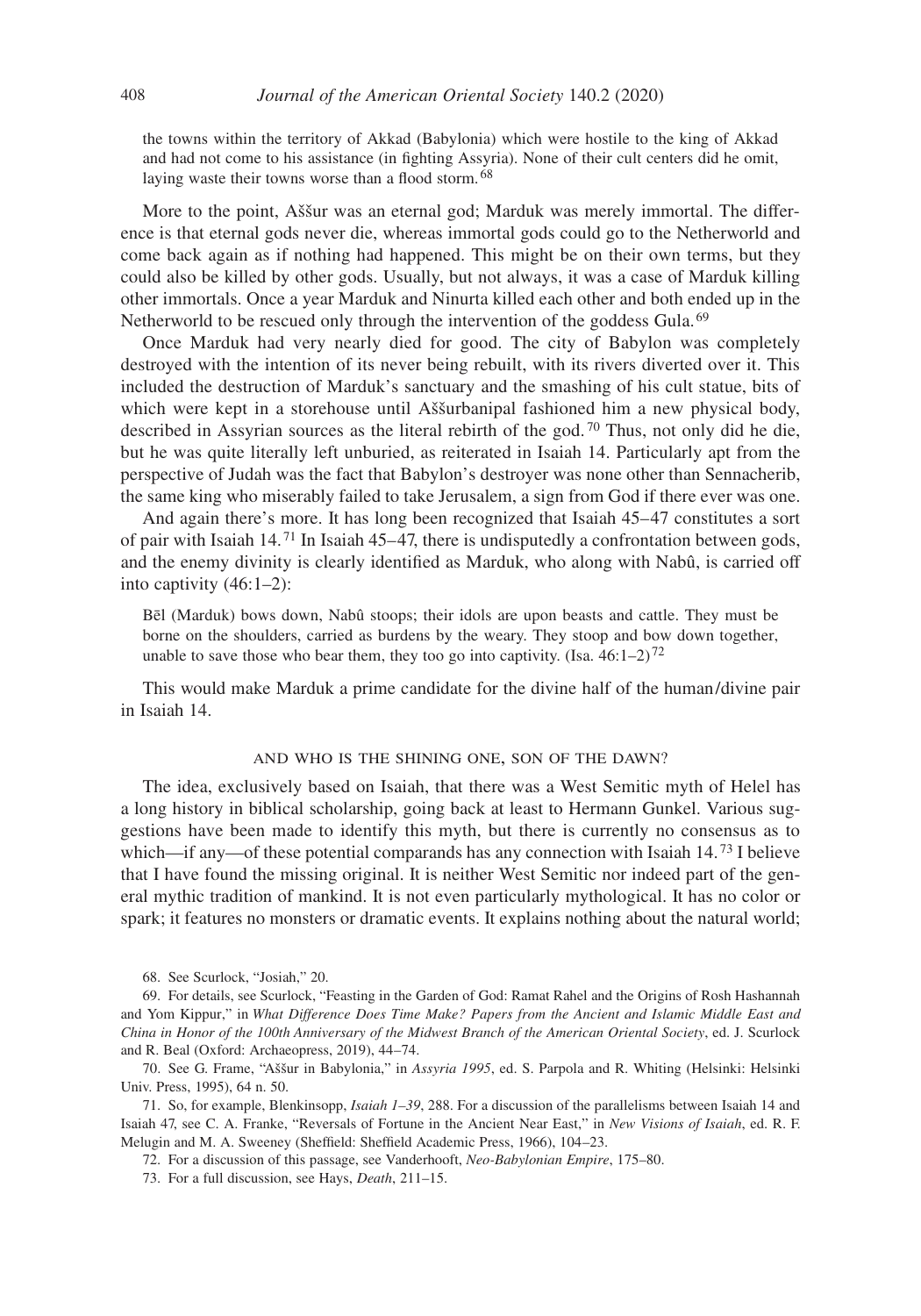neither does it stand alone. Instead, we are imagining a cosmic conflict between the gods Marduk and Anu taking place "off stage" while more obviously mythological events occur in the course of the Babylonian New Years' Festival.

In Mesopotamian terms, the attack of the Day Star in Isa. 14:12–13 would come out something like:

How have you fallen from the heavens, O Shining One, son of the Dawn! … You said in your heart: "I will scale the heavens; above the stars of Anu (the highest heaven and the equivalent of El Elyon) I will set up my throne.

On the surface, this would seem to come out of left field. According to the Babylonian Creation Epic *Enūma eliš*, which was recited before Marduk every year during the Babylonian New Years' Festival, Marduk presented the Tablet of Destinies, which he had wrested from the evil usurper Qingu, to his grandfather Anu, with whom he was apparently on the best of terms. <sup>74</sup>

Assyrian cultic commentaries, however, reveal that, in the ritual of the Babylonian New Years' Festival, Qingu was equated with Anu, and not only that, but Marduk, as revealed in the commentaries on other events of the yearly cultic calendar, bloodily defeated not only Anu and Enlil but even his own father Ea with distressing regularity throughout the year. In the eleventh month (Šabaṭu), for example, Qingu was thrown from a roof, Enlil's eyes were torn out, and Anu had his neck slashed, his head cut off, and his hide flayed.<sup>75</sup>

In other words, the Babylonian Creation Epic recounted one myth with a rosy picture of the relationship between Marduk and the rest of the pantheon, while the accompanying ritual was founded upon a different myth with a rather darker vision of the actual relationship between Marduk and the other gods, particularly those above him in the divine pecking order. But what does any of this have to do with the Day Star?

Key here is the realization that the "Shining One, Son of the Dawning Day" (*helel ben šahar*), as was recognized already by some of the classic commentators, 76 is not, in fact, the planet Venus. 77 The Mesopotamian Ištar (Venus) was both morning and evening star, but she was feminine in the East as the morning star and masculine only in the West as the evening star. So, too, in Greek mythology, is Dawn (Aurora) female and Evening (Hesperos) male. The "Son of the Dawn" is what is usually referred to as the Day Star, i.e., the planet Mercury. Similarly, at Ugarit, Attartu is variously the planet Venus (Hurrian Attartu = Ištar of Nineveh) and the Bow Star (*Attartu ša šadi* = Ištar of Arbela), whereas *Attaru* (*ša šadi*) is the planet Mercury. <sup>78</sup>

74. *Enūma eliš* V 69–70. Talon, *Enūma eliš*, has mistakenly interpreted the divine name d60 as Ea rather than Anu. For the correct translation, see A. K. Grayson, in *Ancient Near Eastern Texts Relating to the Old Testament*, ed. J. B. Pritchard, 3rd ed. (Princeton: Princeton Univ. Press, 1969), 502.

75. A. Livingstone, *Court Poetry and Literary Miscellanea* (Helsinki: Helsinki Univ. Press, 1989), no. 40.

76. H. Gunkel, *Creation and Chaos in the Primeval Era and the Eschaton: A Religio-Historical Study of Genesis 1 and Revelation 12* (Grand Rapids: Eerdmans, 2006)*,* 90.

77. Ironically, the connections with Athar's ascendency at Ugarit (Sweeney, *Isaiah 1–39*, 237; Beuken, *Jesaja 13–27*, 89–91; Clements, *Isaiah 1–39*, 142–43; Jensen, "Helel," 342) still hold. To be completely discarded, however, are Sweeney's outdated comments on Tammuz (*Isaiah 1–39*, 237–38)—the wailing for this god of shepherds takes place at the beginning of summer, i.e., the dry season, and rains do not come in this part of the world until the fall.

78. Like the planet Mercury, Attaru was visible in the spring and summer (which is when we always encounter him in the epic and in ritual) and his small size is consistent with the relative size of the planet. He is wise, as is Nabû; he is known as "Athar of the Star [MUL]" and at Emar he is equated lexically with Ninurta, Nabû's avatar and a god of warfare (M. S. Smith, *The Ugaritic Baal Cycle 1* [Leiden: E.J. Brill, 1994], 24). Compare also the pre-Islamic Arabian divinity Attar *šarqan* ("Eastern Attar"), who was a male warrior god.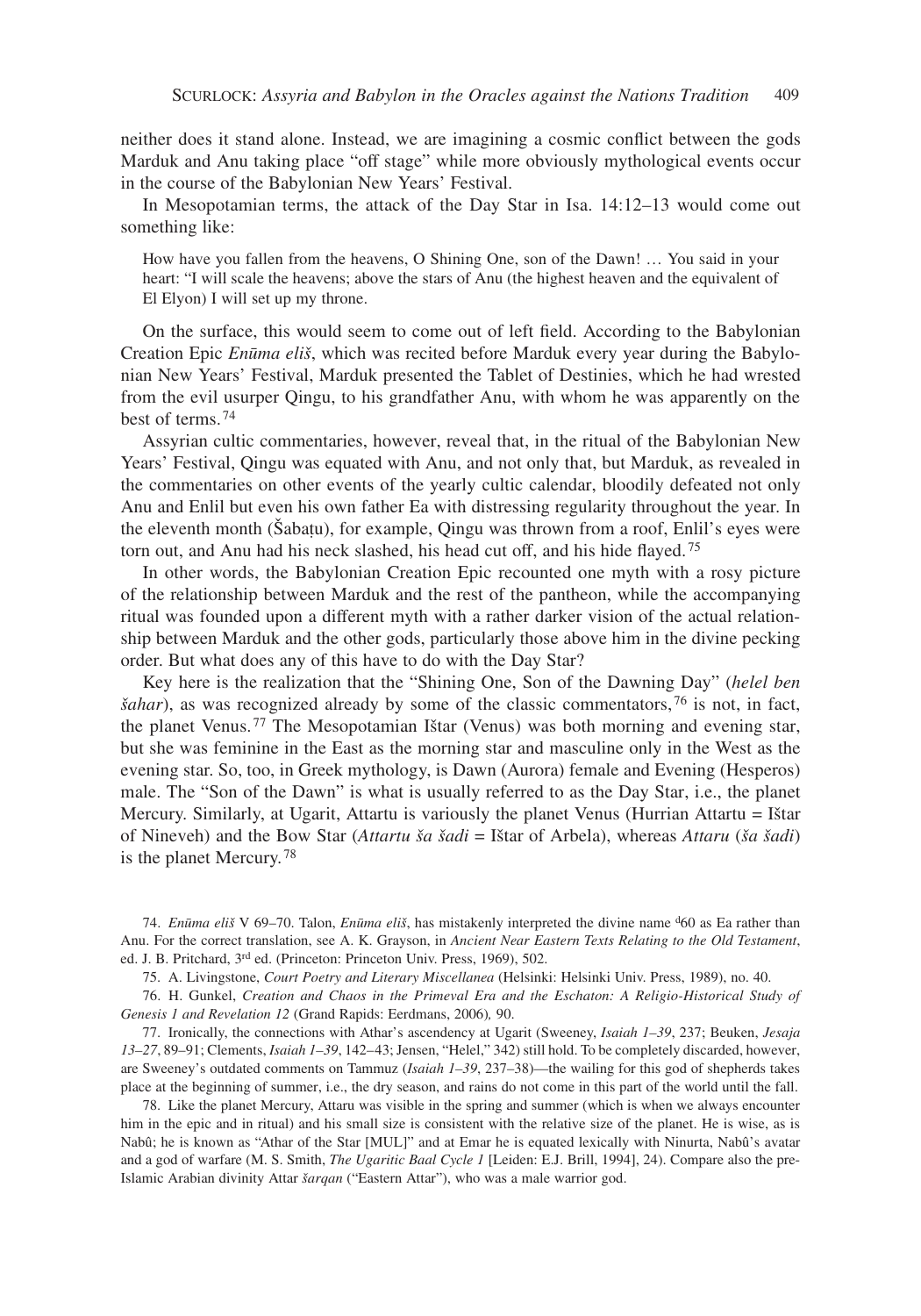Mercury, like Venus, is both a morning and an evening star, since it always appears in close proximity to the sun as seen from the earth, and disappears when the sun is too high above or too low below the horizon. The Greeks originally thought that the morning and evening star were two separate planets. Even after contact with the Near East straightened out this misapprehension, they continued to use the term Phosphoros (Latin Lucifer) to refer to either Mercury or Venus when seen in the morning and Hesperos to refer to either planet when seen in the evening.<sup>79</sup> Thus the appearance of Phosphoros in the Septuagint and Lucifer in the Vulgate does not compromise the identification of this planet with Mercury.

A statement that a planet is rising and setting up its throne above the stars is a clear reference to what is termed in astronomy a heliacal rising and the fall from heaven a heliacal setting. The planet Mercury's first heliacal rising of the year was noted by ancient astronomers as ideally occurring in Nisannu, 80 the month of the Babylonian New Year's Festival, which was held in this month because Marduk's own planet (Jupiter) also had its first annual heliacal rising then. <sup>81</sup>

The height of the Babylonian New Years' Festival was on the fifth of Nisannu, as described in a Seleucid copy of instructions for the performance of the festival, which may be fleshed out by consultation of Neo-Assyrian and Neo-Babylonian cultic commentaries.

The ritual instructions for the evening of the fifth of Nisannu read:

Forty minutes after sunset, the high priest ties forty straight reeds of three cubits each, which have been neither cut nor broken, into a bundle with a palm frond. In the great courtyard, they open up a pit, and he puts (them) into the pit. He puts in honey, ghee, pure oil (and) … They  $\ldots$  a white ox <sup>r</sup>before<sup>1</sup> [the planet Mercury]. <sup>82</sup> The king [introduces] an ignited fire into it by means of a reed. The king and [high priest say] this *naqbītu*-prayer: "Shining Mercury83 that ˹brightens˺ [the darkness …] burner of Anu." <sup>84</sup>

To summarize, in the Esagila shortly after sunset the high priest used a palm frond to tie forty straight reeds of three cubits each, which had been neither cut nor broken, into a bundle. They dug a pit in the great courtyard of the Esagila and put the reed bundle into it. Honey, ghee, and pure oil were poured over it and a white ox was placed into position. The king used a reed torch to set fire to the contents of the pit, while he and the high priest uttered a *naqbītu*-prayer invoking the planet Mercury as "burner of Anu."

As noted in Neo-Assyrian cultic commentaries: "the bundle of reeds which one prepares is Bel (i.e., Marduk), treading on the necks of his  $\ldots$  relentless enemies,"<sup>85</sup> which is doubtless why they are specifically said to be those "which have been neither cut nor broken," that is to say they are symbolically undefeated. The invocation of Mercury doubtless has to do

79. See M. A. van der Sluis, "Who are the 'Attendants of Helios'?" *JAOS* 129 (2009): 173–77.

81. See previous note.

82. The name of the planet Mercury is *šiḫṭu* from *šaḫãṭu*, for which the Sumerogram is GU<sub>4</sub>.UD. Taken another way, however, the Sumerogram could mean "white ox" (GU<sub>4</sub>.BABBAR), hence the choice of offering.

83. The interpretation follows Black, "New Year Ceremonies," 45, 51, but it should be noted that the copy has a clear ZÁLAG in l. 461 where an UD would be required.

84. F. Thureau-Dangin, *Rituels accadiens* (Paris: E. Leroux, 1921), 145/146: 453–62. This also appears in M. J. H. Linssen, *The Cults of Uruk and Babylon: The Temple Ritual Texts as Evidence for Hellenistic Cult Practices* (Leiden: Brill-Styx, 2004): 223/231 with different restorations and interpretation.

85. Livingstone, *Poetry*, no. 38, 10–11.

<sup>80.</sup> See J. A. Black, "The New Year Ceremonies in Ancient Babylon: 'Taking Bel by the Hand' and a Cultic Picnic," *Religion* 11 (1981): 45, 51. Note also: "If a planet becomes visible in Nisannu (this refers to) Jupiter, variant: Mercury" (*SpTU* 1.90:1); and "Pleides, Mercury, [Venus?,] you are the stars of the early morning" (*KAR* 69:7, apud *CAD* Z 50b). Intercalation was meant to ensure that cultically significant astronomical events fell more or less at the appropriate times.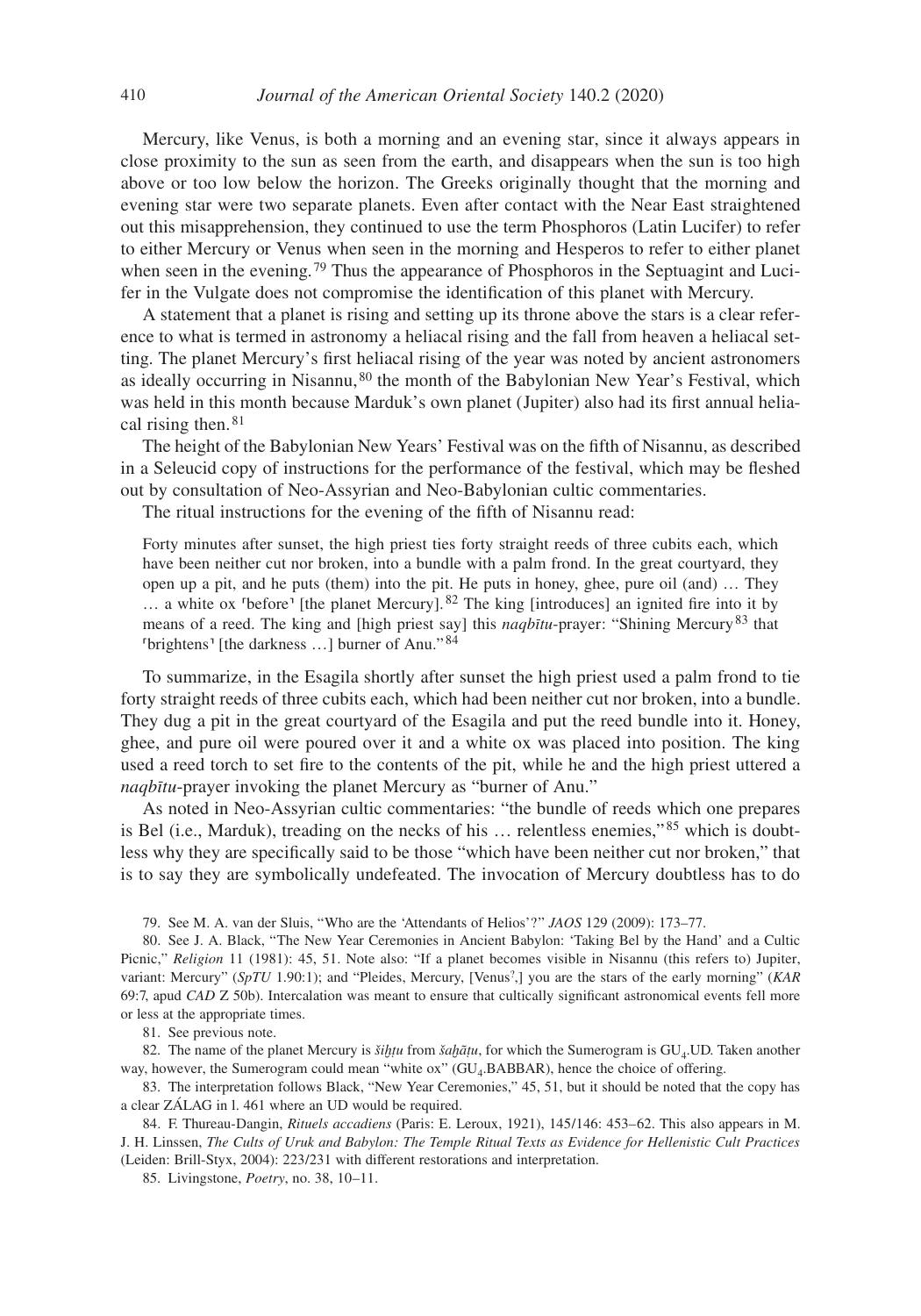with the visibility of this planet in the sky at the time in which the rite was to be performed. If all was as it should be, and calculations based on Neo-Assyrian astronomers' sightings indicate that in most years it was, 86 the planet would have been visible in the night sky at sunset and then again as the sun rose. Mercury rises before and sets after the sun when it is visible, $87$ thus metaphorically rising up into the heavens to attack Anu. The ox that was singed in the course of the rite, then, represented Anu, who was imagined as being "burned" by Mercury.

Since a deity became in some sense the god he defeated, the result of such a triumph would have been the assumption of the Anuship (mastery of heaven) by Marduk. In fact, Marduk borrowed the pit fire sacrifice and apparently great swaths of the Babylonian New Years' Festival itself from the cult of Nippur, where it originally celebrated the defeat of Anu and the assumption of Anuship by the local chief god, Enlil. This is confirmed by a cultic commentary from Nippur, which describes the rites performed in that city on the same day as the pit fire sacrifice:

[In the month] 'Nisannu', day five, when the *akītu*-festival of Marduk is held, [and a brush fire] is kindled [in] the gate of the Ekur, (it is) because Enlil entered the uppermost heaven and drew near [to …], put on the crown of Anu (and) sat down on the throne of kingship, and Nusku was consecrated with him. DN sacrificed a […] of greeting to Enlil (and) Enlil was raised to the rites of Anuship. <sup>88</sup>

This pit fire sacrifice was, then, originally Enlil's defeat of Anu, which the Babylonians seem to have borrowed from the cult of Nippur. But for which god? The planet Mercury was originally the planet of Enlil's son Ninurta, who is the obedient and filial warrior who defeated Anu for his father Enlil. With the absorption of Ninurta's functions by Marduk's son Nabû, this defeat should have come along, allowing Nabû to take on Anu while his father Marduk was busy fighting Tiamat. Nonetheless, in the ritual of the Babylonian New Years' Festival as we can reconstruct it, this was not the course events, but it was rather the other way around.

It is quite clear from the ritual instructions and cultic commentaries that the annual defeat of Tiamat was sufficiently unimportant that Marduk actually delegated it to his son Nabû. Instead, Marduk's priority was Anu (i.e., Qingu), Tiamat's lover and a more obvious opponent for a manly warrior god like Marduk than a great-grandmother, even a monstrous one. Poor Anu had his hide removed, dying Orion red with his blood, after which Marduk trampled his severed head with one foot. 89 Nor was Anu the only divinity to be defeated annually by Marduk.

According to a Neo-Assyrian cultic commentary: "Meslamtaea is Marduk, who rises from and goes down to the underworld." 90 Equations of gods with Marduk in Neo-Assyrian cultic commentaries usually translate to defeats. If Marduk is Meslamtaea or vice versa, it is because one of the two of them had defeated the other and relegated him to the Netherworld. In this case, given that the latter is a known Netherworld divinity, it is obvious just who was whose victim. Presumably, at some point during his annual New Years' Festival, Marduk

86. S. Parpola, *Letters from Assyrian Scholars to the Kings Esarhaddon and Assurbanipal 2: Commentary and Appendices* (Kevelaer: Butzon & Bercker, 1983), 386–96, indicates that in most years Mercury would first be visible in the morning in Nisannu and again in Abu or in the evening in Nisannu and again in Abu as the cycle progressed.

87. KTU 1.2 iii—Smith, *Baal*, 210–59.

89. Livingstone, *Poetry*, no. 38, 17–22.

90. Livingstone, *Poetry*, no. 39, 7–8; cf. no. 38 r. 19. Both texts contain a poetic description of Marduk (no. 39, 1–18; cf. no. 38 r. 9–17) and no. 38 r. 9 calls him "The Shining One," there mistranslated, but see the apparatus. For KÁR.KÁR = Akkadian *nabāṭu*, see *CAD* N/1:22–24.

<sup>88.</sup> *OECT* 11 i 3'–8'.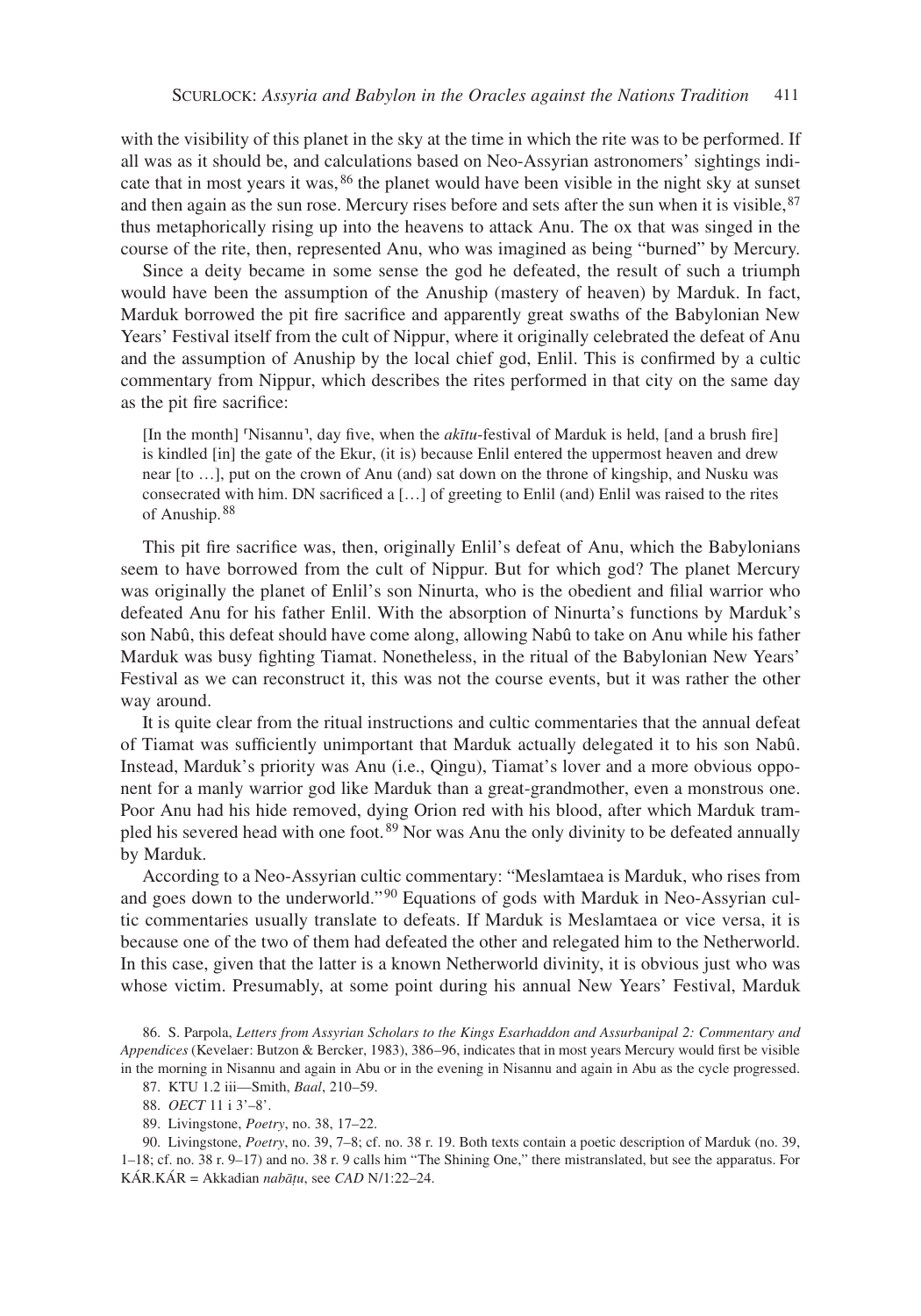defeated Meslamtaea and wrested from him the power to open the gates of the Netherworld at will, a power of Marduk's that is otherwise amply attested. 91 He then borrowed his son's planet for his attack on Anu to gain undisputed control of the heavens.

But when? Several hours before sunrise on the fourth of Nisannu, a series of prayers<sup>92</sup> were delivered to Marduk and Ṣarpanitum as "Shining Light" and "Most Brilliant of the Stars" and to the Esagila as the Iku-star.<sup>93</sup> The implication is that the gods and the temple itself are, at this point, in some metaphysical sense non-existent. This would certainly be the case, for Marduk at least, if he was imagined as having gone up into the heavens on the evening of the third of Nisannu with a view to defeating Meslamtaea. Alternatively, in the spirit of Ištar's invasion of the Netherworld, he may have pursued Meslamtaea down a hole, in either case with a view to becoming his lord.

By this scenario, Marduk would have been (metaphysically speaking) absent until the night following the fifth of Nisannu when he "rose as Meslamtaea," and indeed the prayers that were recited in the Esagila several hours before sunrise on the fifth were not only intended to appease the hearts of an apparently angry Marduk and Ṣarpanitum but were addressed to these gods as stars. 94 Additionally, we know that Marduk was served roasted meat on the fifth of Nisannu, 95 a sure sign that he was imagined as being in transit. <sup>96</sup>

If Marduk went up to the heavens or down to the Netherworld on the evening of the third of Nisannu, returning shortly after sunset on the fifth, he would have been out of his temple, metaphysically speaking, for three days inclusively, or exactly the length of Ištar's sojourn in the Netherworld, according to the legend of Inanna's Descent. Of course, Ištar spent her visit dead and hanging on a peg. Marduk, by contrast, never died on this particular visit but instead defeated death, the only divinity in the ancient Near East to have accomplished this feat, Ugaratic Ba'al having managed no better than a draw.<sup>97</sup>

Every New Year's ritual at Babylon involved the burning of Anu on the fifth of Nisannu, an act appropriated from the rites of Enlil at Nippur to symbolize the defeat of Anu and Enlil's—now Marduk's—triumph over him. Marduk rose into the heavens as Meslamtaea, whom he had spent the third to the fifth of Nisannu trouncing. From the ritual's point of view, it was this assault on Qingu/Anu that was the central event of Marduk's annual festival, and it is this event that Isaiah 14 was meant to answer.

The Jews in exile in Babylonia, whom Isaiah 14 shows to have had intimate knowledge of the ritual of the Babylonian New Years' Festival, were faced with an unprecedented challenge to their faith. Here was a new Imperial God, who accepted no syncretisms except by murder, and who had faced off in single combat with Yahweh and had apparently triumphed. Every year, these Jews were reminded of this defeat while witnessing the ritual performance of Marduk's defeat of Anu. If they were not to convert to the worship of Marduk—Neo-Babylonophile Assyriologists to the contrary notwithstanding—most did not convert, they needed an answer to this powerful attack on their religion. In this regard Isaiah 14 is truly

91. Opening the gates of the Netherworld unleashes the Flood.

92. Thureau-Dangin, *Rituels*, 133/136: 217–78.

93. For the importance of the sighting of the Iku-star at this point in the ritual, see A. L. Oppenheim, "A Babylonian Diviner's Manual," *JNES* 33 (1974): 200: 59.

94. Thureau-Dangin, *Rituels*, 136/140: 285–337. See Black, "New Year Ceremonies," 43.

95. Thureau-Dangin, *Rituels*, 142: 385–91.

96. See Scurlock, "The Techniques of the Sacrifice of Animals in Ancient Israel and Ancient Mesopotamia: New Insights through Comparison," *AUSS* 44 (2006): 38–40.

97. Ba'al is killed in round one, Anat kills Mot in round two, and both gods survive the final battle. D. Pardee, "The Ba'lu Myth," in *The Context of Scripture* 1, ed. W. W. Hallo and K. L. Younger Jr. (Leiden: Brill, 1997), 263–74.